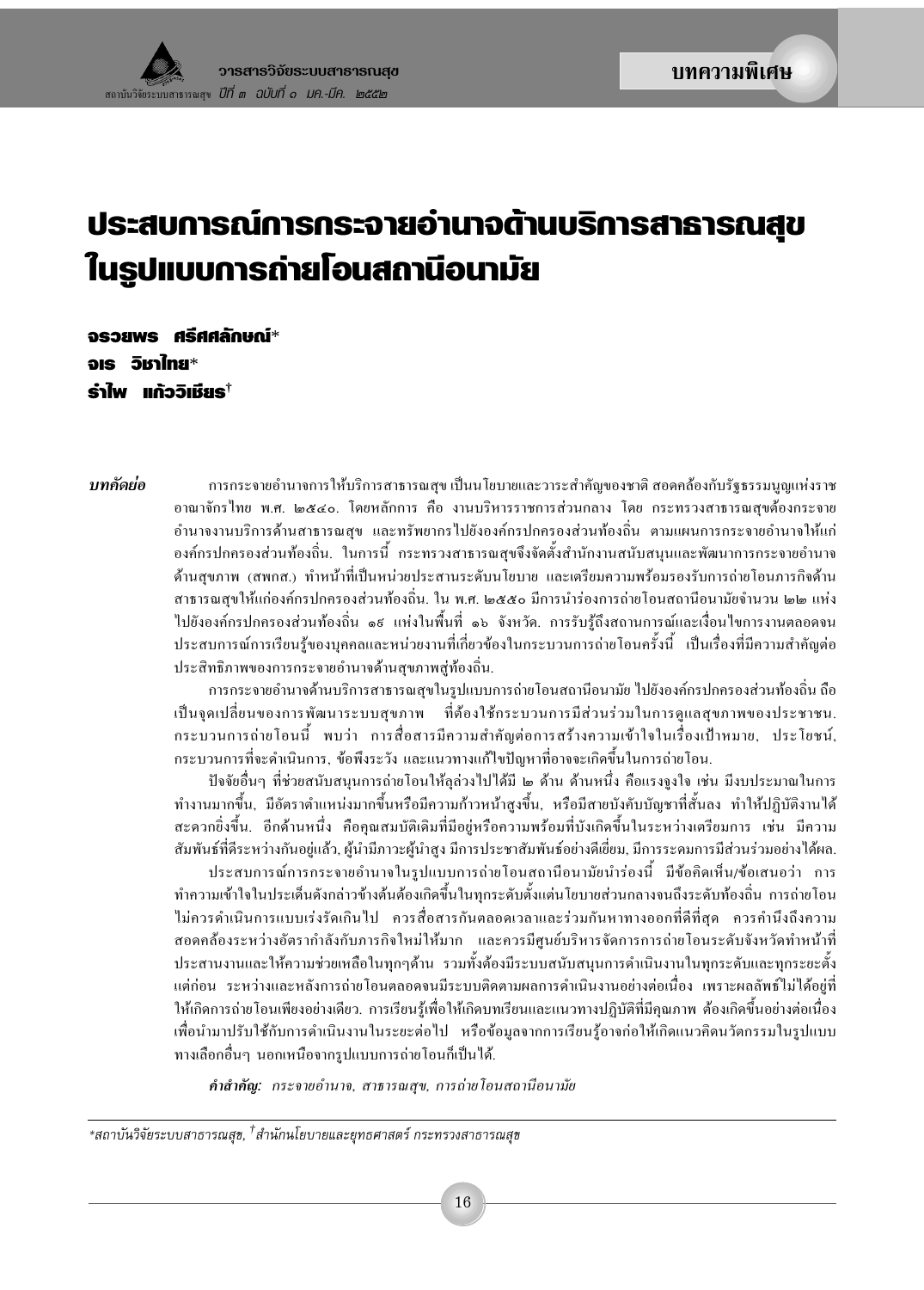#### Abstract Experience with Public Health Decentralization: The Health Center Transfer Model Jaruayporn Srisasalux\*, Charay Vichathai\*, Rampai Kaewvichian<sup>†</sup> \*Health Systems Research Institute, <sup>†</sup>Bureau of Policy and Strategy, Ministry of Public Health

Public health decentralization has been an item on the national agenda in compliance with the 1997 Constitution of Thailand. In principle, the central administration of the Ministry of Public Health was responsible for decentralizing its part of public health programs and resources to local administrative organizations according to the Decentralization Plan for Local Administration. The Ministry of Public Health established the Office for Supporting Public Health Decentralization so that it could act as a policy coordinator and a preparation facilitator for transferring public health programs and activities to local administrative organizations. In 2007, the Ministry of Public Health initiated a pilot project to transfer 22 health centers to 19 local administrative organizations in 16 provinces. The individual experiences of this project indicate that community participation was necessary. Other important factors on part of local administrative organizations were their supplementary budgets for public health activities and investment, shortened command-control line, clearer pathway of health personnel positions and leadership of community development. Good relationship between health centers and local administrative organizations were undeniably helpful for the transferring processes. Lessons learned from this project were if the transferring would carry out for more health centers, communication of the transfer vision, processes, advantages, precaution and possible contingencies and solutions should be thoroughly made from policy to implementation level. Human resources for transferred public health programs must be carefully planned. Administrative and Consultative Office at provincial level should be established to help solve out administrative inquiries and provide technical consultation from the starting point to monitoring and continuous evaluations. Then, the lessons learned and applications from local levels would help support the better development.

Key words: decentralization, public health, health center transfer

#### ้ความสำคัญและความเป็นมา ์ของการกระจายอำนาจ

ครื่องมือสำคัญของการกระจายอำนาจประกอบด้วยนโยบาย **b** รัฐบาล, กฎหมายรัฐธรรมนูญรวมทั้งกฎหมายอื่นๆ ที่ เกี่ยวข้อง เช่น พระราชบัญญัติกำหนดแผนและขั้นตอนการ กระจายอำนาจให้แก่องค์กรปกครองส่วนท้องถิ่น พ.ศ. ๒๕๔๒ <sup>(๑)</sup> กำหนดให้กระทรวงสาธารณสุข และกระทรวงต่างๆ เช่น ้กระทรวงศึกษาธิการ ต้องจัดทำแผนปฏิบัติการเพื่อกำหนดขั้น ตอนการกระจายอำนาจฯ โดยมีระยะเวลาการดำเนินงาน ๒ ระยะในการถ่ายโอนภารกิจจากกระทรวงต่างๆ ไปยังองค์กร ปกครองส่วนท้องถิ่น. ระยะที่ ๑ (พ.ศ. ๒๕๔๔ - ๒๕๔๗) สำหรับองค์กรปกครองส่วนท้องถิ่นที่มีความพร้อมอย่แล้ว สามารถดำเนินภารกิจใหม่ที่ได้รับการถ่ายโอนมาได้ในทันที. ระยะที่ ๒ (พ.ศ. ๒๕๔๔ - ๒๕๕๓) ช่วงเวลา ๑๐ ปี ช่วง ๕ ปี แรก (พ.ศ. ๒๕๔๔ - ๒๕๔๘) เป็นระยะพิจารณา ประเมิน และเตรียมความพร้อมขององค์กรปกครองส่วนท้องถิ่น เพื่อ รองรับการถ่ายโอนอำนาจและภารกิจเหล่านั้น และในช่วง ๕ ปีหลัง (พ.ศ. ๒๕๔๘ - ๒๕๕๓) เป็นระยะดำเนินการถ่ายโอน ภารกิจทั้งหลายอย่างต่อเนื่อง.

ที่ผ่านมา กระทรวงสาธารณสุขได้ดำเนินการถ่ายโอน ภารกิจของกรมที่เกี่ยวข้องให้แก่องค์กรปกครองส่วนท้องถิ่น ไปบ้างแล้วจำนวน ๗ ภารกิจ ได้แก่ สำนักงานปลัดกระทรวง สาธารณสุขถ่ายโอนภารกิจจำนวน ๑ ภารกิจ คือ การ สนับสนุนเงินอุดหนุนเพื่อการพัฒนาพฤติกรรมสุขภาพ และ กรมอนามัยถ่ายโอนจำนวน ๖ ภารกิจ คือ การแก้ไขปัญหา เด็กน้ำหนักตัวต่ำกว่าเกณฑ์, การจัดหาและพัฒนาน้ำสะอาด, การส่งเสริมสุขภาพกลุ่มแม่และเด็ก, การส่งเสริมสุขภาพเด็ก กลุ่มวัยเรียนและเยาวชน, การส่งเสริมกลุ่มวัยทำงาน และการ ส่งเสริมสุขภาพเด็กและกลุ่มวัยผู้สูงอายุ. ส่วนภารกิจที่ยังไม่มี การถ่ายโอนมีจำนวน ๒๗ ภารกิจ บางภารกิจถูกปรับไปตาม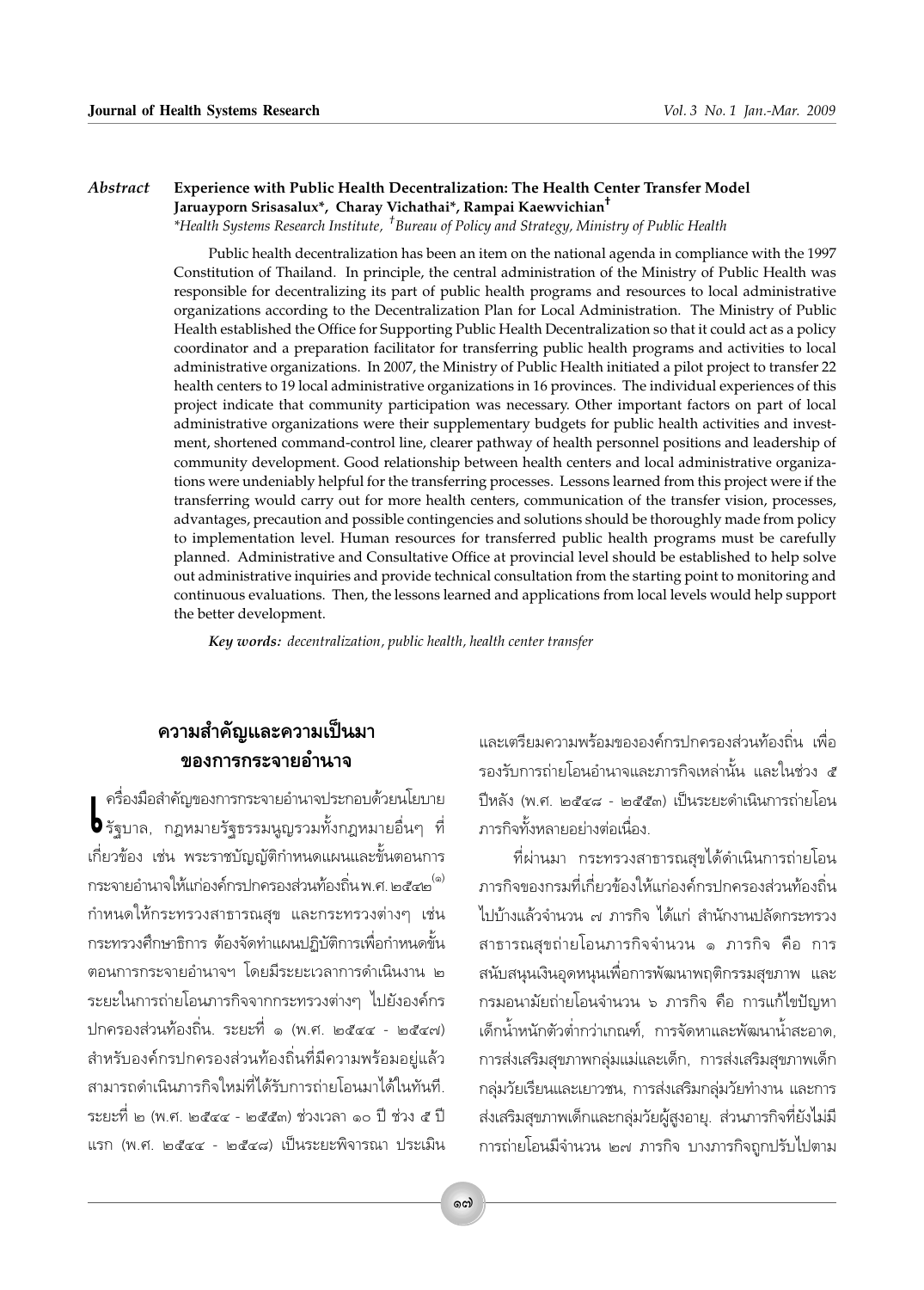พระราชบัญญัติปรับปรุงโครงสร้างกระทรวง ทบวง กรม พ.ศ. ๒๕๔๕ และพระราชบัญญัติหลักประกันสุขภาพแห่งชาติ พ.ศ. ๒๕๔๕ อย่างไรก็ตาม การดำเนินงานตามแผนการกระจาย อำนาจยังมีประเด็นปัญหาต่างๆ เช่น ปัญหาการถ่ายโอน ภารกิจที่เหลือ การจัดสรรรายได้ให้แก่องค์กรปกครองส่วน ท้องถิ่นยังมีความล่าช้า

้<br>พระราชบัญญัติกำหนดแผนและขั้นตอนการกระจาย อำนาจให้แก่องค์กรปกครองส่วนท้องถิ่น พ.ศ. ๒๕๔๒ และ แก้ไขเพิ่มเติม (ฉบับที่ ๒) พ.ศ. ๒๕๔๙ มาตรา ๓๓ วรรคสาม กำหนดว่าในกรณีที่สภาพการณ์เปลี่ยนแปลงไปในระหว่างที่ แผนปฏิบัติการใช้บังคับ อาจดำเนินการปรับปรุงแผนปฏิบัติ การให้เหมาะสมกับสถานการณ์นั้นได้ รวมถึงการพิจารณา ทบทวนถึงความเหมาะสมของการกำหนดอำนาจและหน้าที่ และการจัดสรรรายได้ให้แก่องค์กรปกครองส่วนท้องถิ่น สำหรับเรื่องการจัดสรรรายได้นั้น ในเบื้องต้น คือตั้งแต่ ปีงบประมาณ พ.ศ. ๒๕๕๐ เป็นต้นไป กำหนดให้องค์กร ปกครองส่วนท้องถิ่นมีรายได้คิดเป็นสัดส่วนต่อรายได้สุทธิ ของรัฐบาลไม่น้อยกว่าร้อยละ ๒๕ และในอนาคตมีเป้าหมาย ที่จะให้องค์กรปกครองส่วนท้องถิ่นมีรายได้เพิ่มขึ้นคิดเป็น สัดส่วนต่อรายได้สุทธิของรัฐบาลในอัตราไม่น้อยกว่าร้อยละ ๓๕ ในท้ายที่สด.

จากสภาพความเป็นจริงที่ผ่านมา การกระจายอำนาจไป สู่องค์กรปกครองส่วนท้องถิ่นยังมีปัญหาและอุปสรรคในการ ดำเนินการ ทำให้รัฐธรรมนูญแห่งราชอาณาจักรไทย พุทธศักราช ็๒๕๕๐ ยังให้ความสำคัญต่อเรื่องนี้ และปรากฏอยู่ในหมวด ๕ ที่เป็นแนวนโยบายพื้นฐานแห่งรัฐ มาตรา ๗๘ ที่ยังคงให้ความ ้สำคัญกับการกระจายอำนาจให้แก่องค์กรปกครองส่วนท้องถิ่น ส่งเสริมให้องค์กรปกครองส่วนท้องถิ่นมีส่วนร่วมดำเนินการ ิตามแนวนโยบายพื้นฐานแห่งรัฐ พัฒนาเศรษฐกิจท้องถิ่น ระบบสาธารณูปโภคและสาธารณูปการ ตลอดทั้งโครงสร้างพื้น ฐานสารสนเทศในท้องถิ่นให้ทั่วถึงและเท่าเทียมกันทั่วประเทศ ร่วมกับการสร้างการมีส่วนร่วมของประชาชนในพื้นที่ในการ ำเริหารงานขององค์กรปกครองส่วนท้องถิ่น

สำหรับการปกครองส่วนท้องถิ่นที่บัญญัติไว้ใน

รัฐธรรมนูญแห่งราชอาณาจักรไทย พุทธศักราช ๒๕๕๐ หมวด ๑๔ ตั้งแต่มาตรา ๒๘๑ ถึงมาตรา ๒๙๐ รวม ๑๐ มาตรา มี่ สาระสำคัญ คือ รัฐจะต้องให้ความเป็นอิสระแก่ท้องถิ่นตาม หลักแห่งการปกครองตนเองตามเจตนารมณ์ของประชาชนใน ์ท้องถิ่น ส่งเสริมให้องค์กรปกครองส่วนท้องถิ่นเป็นหน่วยงาน หลักในการจัดบริการสาธารณะ และมีส่วนร่วมในการตัดสิน ใจแก้ไขปัญหาในพื้นที่ ในส่วนของการกำกับดแลองค์กร ปกครองส่วนท้องถิ่นต้องทำเท่าที่จำเป็น มีหลักเกณฑ์ วิธีการ และเงื่อนไขที่ชัดเจนสอดคล้องและเหมาะสมกับรปแบบของ ้องค์กรปกครองส่วนท้องถิ่น และควรมีมาตรฐานกลางเป็น แนวทางให้องค์กรปกครองส่วนท้องถิ่นเลือกนำไปปฏิบัติได้เอง รวมทั้งจัดให้มีกลไกการตรวจสอบการดำเนินงานโดย ประชาชนเป็นหลัก

#### การกระจายอำนาจด้านบริการสาธารณสุขในรูปแบบ การถ่ายโอนสถานีอนามัย

ด้วยเหตุที่กฎหมายประกอบรัฐธรรมนูญที่เกี่ยวข้องกับ การกระจายอำนาจยังมีผลบังคับใช้ ทำให้คณะกรรมการการ กระจายอำนาจให้แก่องค์กรปกครองส่วนท้องถิ่น (คกถ.) ต้อง ทบทวนแผนปฏิบัติการกำหนดขั้นตอนการกระจายอำนาจทั้ง ฉบับ และได้ประสานให้กระทรวงสาธารณสุขปรับปรุงแผน ปฏิบัติการกำหนดขั้นตอนการกระจายอำนาจด้านการสาธารณสุข เพื่อให้มีการดำเนินการกระจายอำนาจในทางปฏิบัติ ี ซึ่ง กระทรวงสาธารณสุขได้มีการดำเนินการหาฉันทามติจากผู้มี ส่วนได้ส่วนเสีย โดยจัดให้มีเวทีอภิปรายหลายครั้ง จนกระทั่ง ได้ข้อสรุปเป็นแนวทางการกระจายอำนาจด้านสุขภาพ เสนอให้ ้ที่ประชุม คกถ.เห็นชอบและถือเป็นหลักการสำคัญ(คัมภีร์) ที่ ยึดถือในการดำเนินการเกี่ยวกับการกระจายอำนาจของ ิกระทรวงสาธารณสุข ที่ผ่านมา กระทรวงสาธารณสุขได้ พยายามศึกษาและพัฒนาการกระจายอำนาจหลายรูปแบบ โดยมีการตั้งคณะทำงานศึกษาพัฒนารูปแบบการปรับเปลี่ยน สถานบริการสาธารณสุขเป็นหน่วยบริการรูปแบบพิเศษ (Service delivery Unit - SDU) และคณะทำงานพัฒนารูปแบบ โรงพยาบาลเป็นองค์การมหาชน(Autonomous Public Orga-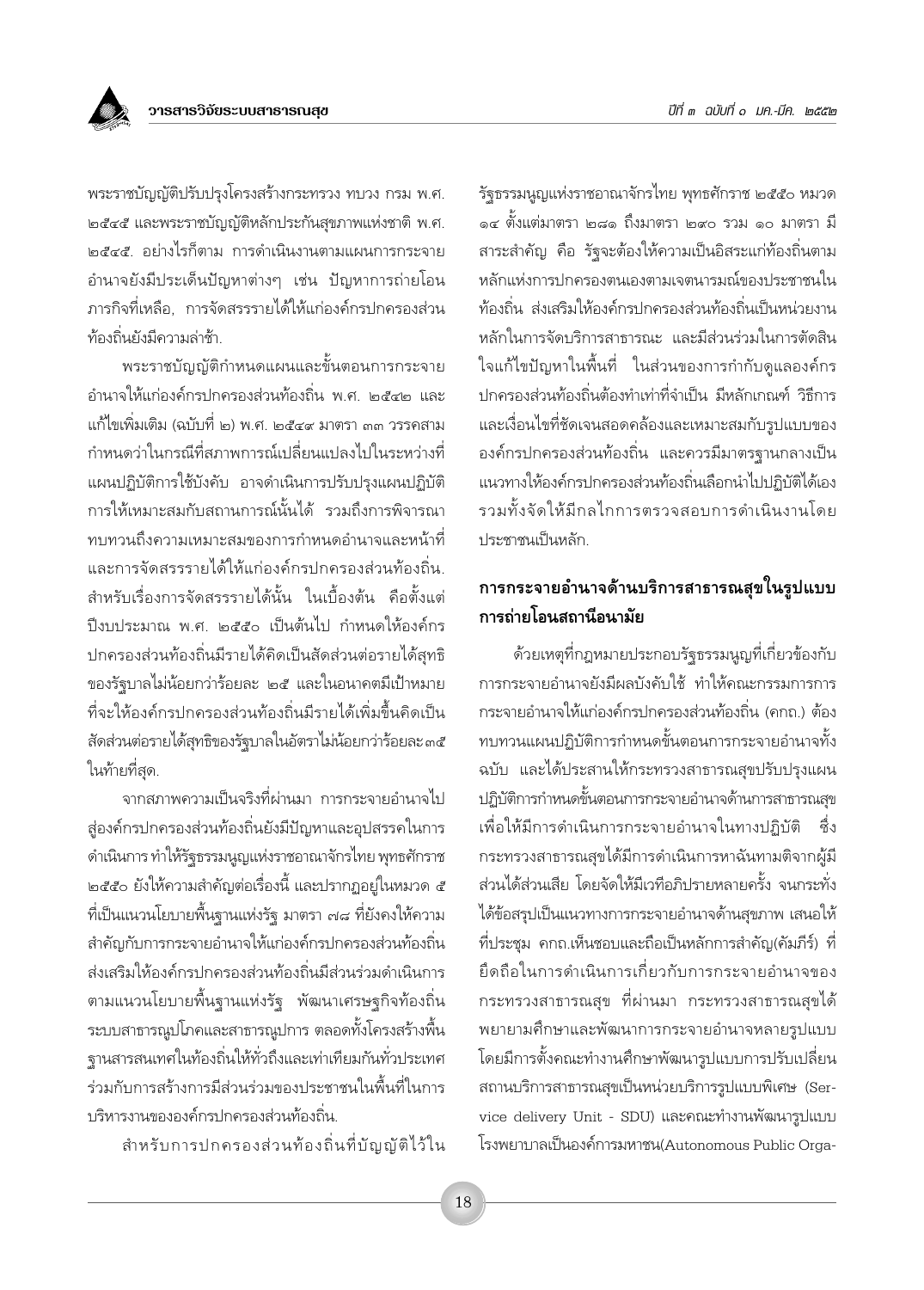nization) ซึ่งคณะทำงานทั้งสองคณะได้ดำเนินการศึกษาไป ได้ในระดับหนึ่งแล้ว. คณะที่ทำการศึกษาเรื่องหน่วยบริการรูป แบบพิเศษ ได้เชิญผู้แทนหน่วยงานที่ปรับเปลี่ยนองค์กรเป็น หน่วยบริการรูปแบบพิเศษแล้ว เช่น โรงกษาปณ์, สำนักฝึก อบรม, กรมประชาสัมพันธ์ มาร่วมเป็นคณะทำงานพัฒนาคู่มือ ดำเนินการด้วย แต่ยังไม่แล้วเสร็จ. การดำเนินการหยุดชะงัก ไปเนื่องจากสถานการณ์ทางการเมือง. ส่วนคณะทำงานที่ศึกษา ้พัฒนารูปแบบโรงพยาบาลเป็นองค์การมหาชน ได้เชิญผู้ อำนวยการโรงพยาบาลบ้านแพ้ว (มหาชน) เป็นประธานคณะ ทำงาน มีการเสนอ พ.ร.บ. จัดตั้งโรงพยาบาลป่าตอง จังหวัด ภูเก็ตเป็นองค์การมหาชน แต่กฎหมายฉบับนี้ยังไม่ได้เสนอเข้า ้ครม. พิจารณา รัฐบาลในขณะนั้นหมดวาระลงก่อน การ ดำเนินการจึงชะงักไป. การดำเนินการของกระทรวง สาธารณสุขที่เป็นรูปธรรมมากที่สุดคือการถ่ายโอนสถานี อนามัยให้กับองค์กรปกครองส่วนท้องถิ่น แต่เป็นเพียงรูป แบบหนึ่งของการกระจายอำนาจด้านสุขภาพเท่านั้น นับ เป็นการถ่ายโอนแบบแยกส่วน คือถ่ายโอนสถานบริการให้แก่ องค์กรปกครองส่วนท้องถิ่นในระดับต่างๆ เช่น โอนสถานี ้อนามัยให้องค์การบริหารส่วนตำบล(อบต.). โอนโรงพยาบาล ให้เทศบาลหรือองค์การบริหารส่วนจังหวัด. ใน พ.ศ. ๒๕๔๙ ้กระทรวงสาธารณสุขได้จัดตั้งคณะกรรมการกำหนดกลไก, กระบวนการ, หลักเกณฑ์ และวิธีประเมินความพร้อมองค์กร ปกครองส่วนท้องถิ่น เพื่อรองรับการถ่ายโอนสถานีอนามัย (๒) ิดณะกรรมการดังกล่าว ทำหน้าที่กำหนดแนวทางและวางแผน ึงานในการกระจายอำนาจด้านสาธารณสุข เฉพาะเรื่องการถ่าย โอนแบบแยกส่วน และเริ่มดำเนินการถ่ายโอนสถานีอนามัยให้ แก่ อบต.เท่านั้น. คณะกรรมการชุดนี้ได้แต่งตั้งคณะอนุกรรมการ ๓ คณะ ได้แก่ ๑) คณะอนุกรรมการพัฒนากลไกและ กระบวนการในการสนับสนุนการถ่ายโอนสถานีอนามัยให้แก่ ้องค์กรปกครองส่วนท้องถิ่น. ๒) คณะอนุกรรมการพัฒนา หลักเกณฑ์ เงื่อนไข และระบบกลไกประเมินความพร้อมใน การถ่ายโอนสถานีอนามัยให้แก่องค์กรปกครองส่วนท้องถิ่น. ๓) ิคณะอนกรรมการศึกษาและพัฒนาระบบการประเมินผลและ ถอดบทเรียนจากการทดลองการถ่ายโอนสถานีอนามัยให้แก่

้องค์กรปกครองส่วนท้องถิ่น โดยคณะกรรมการดังกล่าวได้ กำหนดกลไก, กระบวนการ, หลักเกณฑ์, เงื่อนไขแล้ว รวมทั้ง เสนอหลักเกณฑ์ในการคัดเลือกพื้นที่ทดลองต่อคกถ ว่า อบต.ที่จะสมัครเข้าร่วมโครงการจะต้องดำเนินงานด้านส่ง เสริมสุขภาพร่วมกับสำนักงานหลักประกันสุขภาพแห่งชาติ (สปสช.จัดตั้งกองทุนส่งเสริมสุขภาพชุมชนด้วยงบประมาณ ๓๓ ๕๐ บาทต่อหัวประชากร) และจะต้องได้รับรางวัลด้านการ ำเริหารจัดการดีเด่น จากกรมส่งเสริมการปกครองส่วนท้องถิ่น ภายในช่วงเวลาสองปีก่อนเข้าร่วมโครงการ. เงื่อนไขดังกล่าวมี อบต.ทั่วประเทศที่สามารถเข้าร่วมโครงการได้เพียง ๑๑๐ แห่ง จากนั้นจึงเปิดรับสมัครจาก ๑๑๐ แห่งนี้ ซึ่งนอกจากฝ่ายรับโอน (อบต.) จะสมัครใจแล้ว ฝ่ายโอน (สถานีอนามัย) ก็จะต้อง สมัครใจเข้าร่วมโครงการด้วย (สถานีอนามัยที่สมัครใจถ่าย โอนต้องมีเจ้าหน้าที่สาธารณสุขสมัครใจที่จะย้ายไปสังกัด องค์กรปกครองส่วนท้องถิ่นไม่น้อยกว่าร้อยละ ๕๐). ดังนั้น เมื่อต้องผ่านเงื่อนไขทั้ง ๓ ข้อ จึงมีสถานีอนามัยเข้าร่วม โครงการได้เพียง ๓๕ แห่ง จากสถานีอนามัยเกือบหมื่นแห่ง.

นอกจากนี้คณะกรรมการฯยังได้จัดทำคู่มือดำเนินการและ หลักเกณฑ์ วิธีการประเมินความพร้อมขององค์กรปกครอง ส่วนท้องถิ่น เสนอต่อคณะอนกรรมการเฉพาะกิจเพื่อบริหาร การถ่ายโอนภารกิจด้านสาธารณสุข (รัฐมนตรีว่าการกระทรวง สาธารณสุขเป็นประธาน) ให้ความเห็นชอบพร้อมนำเสนอต่อ ุคกถ. ซึ่งมีมติให้ดำเนินการตามเสนอ. ในระหว่างกระบวนการ ี พัฒนาหลักเกณฑ์เพื่อเสนอต่อ คกถ. อยู่นั้น จำนวน อบต.ที่ จะเข้าร่วมโครงการก็เปลี่ยนแปลงตลอดเวลา, มีการถอนตัว เนื่องจากสาเหตุต่างๆ เช่น ผู้บริหารหมดวาระ, มีการเปลี่ยนผู้ บริหาร, มีการยกฐานะเป็นเทศบาล จึงมีเพียงสถานีอนามัย กลุ่มแรกของการทดลองถ่ายโอนจำนวน ๒๒ แห่ง กระจาย ้อยู่ในพื้นที่ ๑๖ จังหวัด, ถ่ายโอนไปยัง อบต.และเทศบาล ๑๙ แห่ง

ในที่สุด ช่วงปลายรัฐบาลพลเอกสุรยุทธ จุฬานนท์ รัฐมนตรีว่าการกระทรวงสาธารณสุข (นพ.มงคล ณ สงขลา) ได้เร่งรัดการทดลองการถ่ายโอนสถานีอนามัย จำนวน ๒๒ แห่งให้แก่องค์กรปกครองส่วนท้องถิ่น (อปท.) รวมทั้งเร่งรัด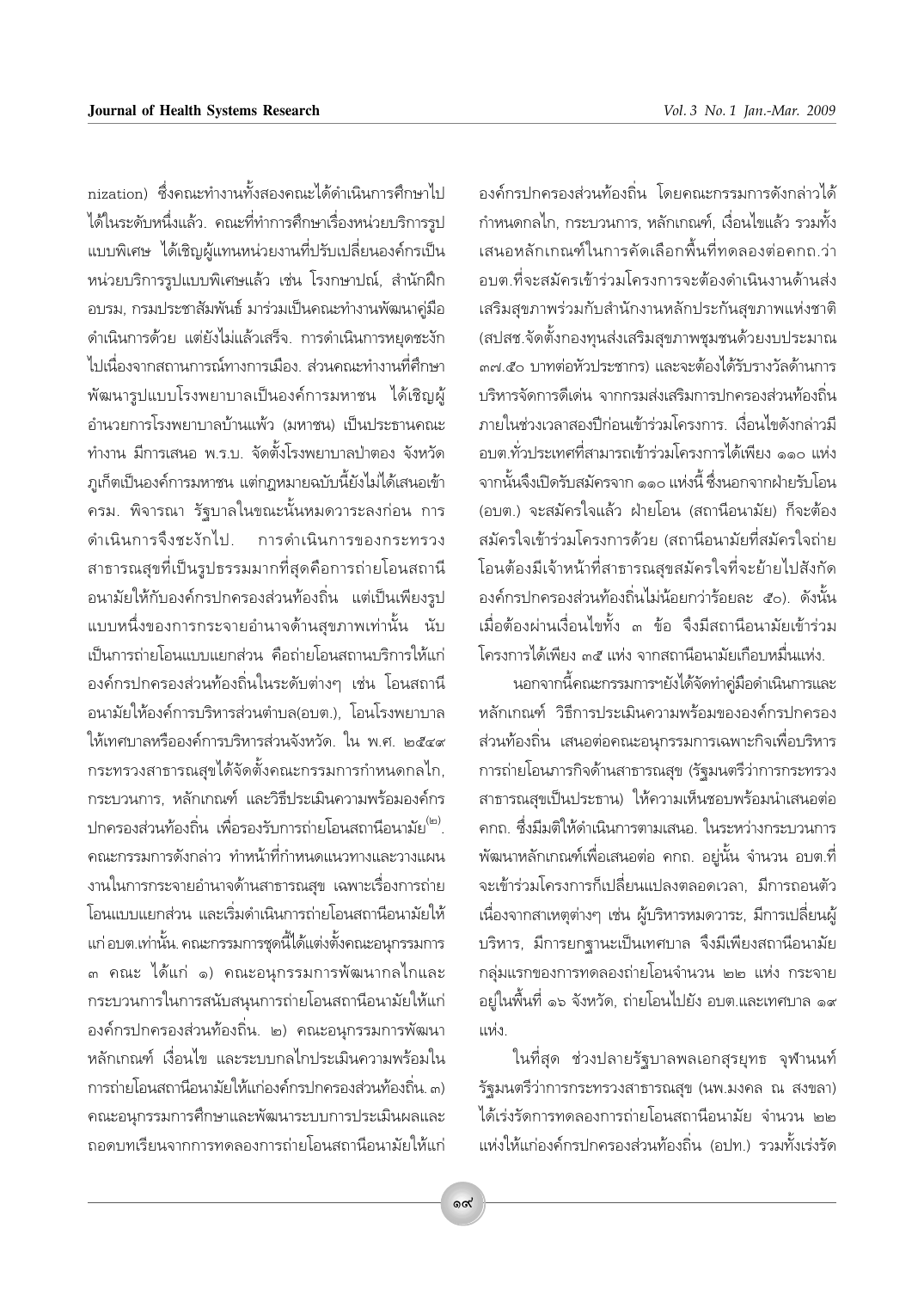การขยายผลต่อไป โดยให้ทุกจังหวัดดำเนินการตามคู่มือ<sup>(๒)</sup> ที่ ิดกถ.มีมติเห็นชอบ มีสาระสำคัญด้านโครงสร้างองค์กร เช่น การโอนสถานีอนามัยไปยังอปท เป็นไปตามหลักการ "สถานี ้อนามัยไป บุคลากรสมัครใจ อัตราตามตัวไป", มีการจัดตั้ง "กองสาธารณสุขและสิ่งแวดล้อม" ภายใต้ อปท.เพื่อรองรับ ภารกิจของสถานีอนามัย. ในส่วนของสาระสำคัญด้านระบบงบ ประมาณ อาทิ สถานีอนามัยที่โอนไปสังกัด อปท. จะมีรายได้ จากแหล่งงบประมาณในการดำเนินงานด้านสขภาพ คือ เงิน รายได้ท้องถิ่น และเงินงบประมาณเหมาจ่ายรายหัวระบบหลัก ประกันสุขภาพถ้วนหน้าของ สปสช.ที่โอนให้ อปท.ในด้าน ภารกิจสาธารณสุขเป็นเงินอุดหนุนแบบมีเงื่อนไข. ส่วนสาระ ้สำคัญด้านระบบบริหารงานทรัพยากรบุคคล เช่น บุคลากร ของกระทรวงสาธารณสุขที่ทำงานในสถานีอนามัย สามารถ โอนไปเป็นข้าราชการหรือพนักงานในสังกัด อปท., ขอย้ายไป ้ทำงานในสถานบริการสาธารณสุขอื่น, ขอช่วยราชการใน อปท.ได้โดยใช้อัตราตำแหน่งเดิมของกระทรวงสาธารณสุข จนกว่าจะพ้นจากตำแหน่ง, ขอเกษียณอายุราชการก่อนกำหนด. ส่วนกรอบอัตรากำลังของสถานีอนามัยจะมีการวิเคราะห์พร้อม ้กับการประเมินความพร้อมของ อปท. หากมีบุคลากรที่เป็น ลูกจ้างทั้งที่จ้างจากเงินงบประมาณและเงินนอกงบประมาณ ต้องถ่ายโอนไปพร้อมกับสถานีอนามัย และ อปท.ต้องจ้าง ลูกจ้างเหล่านี้ต่อจนครบสัญญาจ้าง โดยรัฐจัดสรรเงินอุดหนุน ให้แก่ อปท

คณะอนุกรรมการพัฒนาหลักเกณฑ์ เงื่อนไข และระบบ กลไกประเมินความพร้อมในการถ่ายโอนสถานีอนามัยให้แก่ องค์กรปกครองส่วนท้องถิ่น ได้จัดทำเกณฑ์ความพร้อมของ อบต. ที่สามารถรับการถ่ายโอนโดยพิจารณาองค์ประกอบหลัก ๔ ด้าน ได้แก่ ๑) ประสบการณ์ขององค์กรปกครองส่วนท้อง ถิ่นในการจัดการหรือมีส่วนร่วมในการจัดการด้านสาธารณสุข. ๒) แผนการจัดการด้านสาธารณสุขหรือแผนพัฒนาการ ิสาธารณสุขซึ่งแสดงให้เห็นถึงความพร้อมด้านต่างๆ. ๓) วิธี การบริหารและการจัดการด้านสาธารณสุข. ๔) การจัดสรรราย ได้เพื่อการสาธารณสุข. ๕) ความเห็นของประชาชนและผู้มี ส่วนเกี่ยวข้องต่อความพร้อมในการจัดบริการด้านสาธารณสุข

ของ อบต ทั้งนี้ เรื่องที่องค์กรปกครองส่วนท้องถิ่นจะต้อง ดำเนินการหลังผ่านเกณฑ์การประเมินความพร้อมและก่อน การถ่ายโอนภารกิจด้านสาธารณสุข คือ ๑) การกำหนด บทบาทและอำนาจหน้าที่ของสถานีอนามัย. ๒) การจัด โครงสร้างองค์กรภายในรองรับการบริหารจัดการสาธารณสุข. ...<br>๓) การจัดระบบบริหารงานบุคคลเพื่อการสาธารณสุข.

โครงการศึกษาประเมินผลและถอดบทเรียนจากการ ทดลองถ่ายโอนสถานีอนามัยให้แก่องค์กรปกครองส่วนท้อง ถิ่น<sup>(๓)</sup> เป็นโครงการที่ศึกษาผลกระทบและความเปลี่ยนแปลงใน มิติต่างๆที่เกิดขึ้นทั้งในช่วงก่อนและหลังกระบวนการถ่ายโอน ิสถานีอนามัย เพื่อทราบปัจจัยความสำเร็จ, ปัญหาอุปสรรคที่ เกิดขึ้นจากการดำเนินงาน และข้อเสนอเพื่อการพัฒนาในระยะ ต่อไป ข้อค้นพบมีดังนี้

#### าไระสบการณ์การถ่ายโอนสถานีอนามัยเฉลิมพระเกียรติฯ ไปยัง เทศบาลตำบลวังศาลา อำเภอท่าม่วง จังหวัด กาญจนบุรี $^{(\varpi)}$

กระบวนการถ่ายโอนโดยรวมเป็นไปตามหลักเกณฑ์และ เงื่อนไขที่กำหนดในคู่มือการดำเนินการถ่ายโอนภารกิจ สาธารณสขให้แก่องค์กรปกครองส่วนท้องถิ่น ที่คณะ กรรมการกำหนดกลไก. กระบวนการ. หลักเกณฑ์ และวิธีการ ประเมินความพร้อมขององค์กรปกครองส่วนท้องถิ่นฯได้ กำหนดไว้. การเปลี่ยนแปลงภายหลังการถ่ายโอนในกรณีนี้มี ้ำโระเด็นที่น่าสนใจ คือ ระหว่างการถ่ายโอน อบต.วังศาลาได้ ้รับการยกฐานะขึ้นเป็นเทศบาลตำบล และเนื่องจากโครงสร้าง ้เทศบาลตำบลต้องมีกองสาธารณสุขและสิ่งแวดล้อม ทำให้ ้หัวหน้าสถานีอนามัยที่ถ่ายโอนไป ได้รับการสนับสนุนจากผู้ บริหารท้องถิ่นให้ดำรงตำแหน่งรักษาการผู้อำนวยการกอง สาธารณสุขและสิ่งแวดล้อมในทันที. หลังจากนั้น เมื่อเสนอ คณะกรรมการจังหวัดพิจารณาแต่งตั้งแล้ว ก็จะได้รับตำแหน่ง ผู้อำนวยการอย่างเป็นทางการ การสนับสนุนดังกล่าวได้สร้าง ความมั่นใจต่อความก้าวหน้าในสายงานให้กับหัวหน้าสถานี อนามัยได้อย่างเป็นรูปธรรม.

อาจกล่าวได้ว่า ปัจจัยสำคัญสนับสนุนการถ่ายโอนใน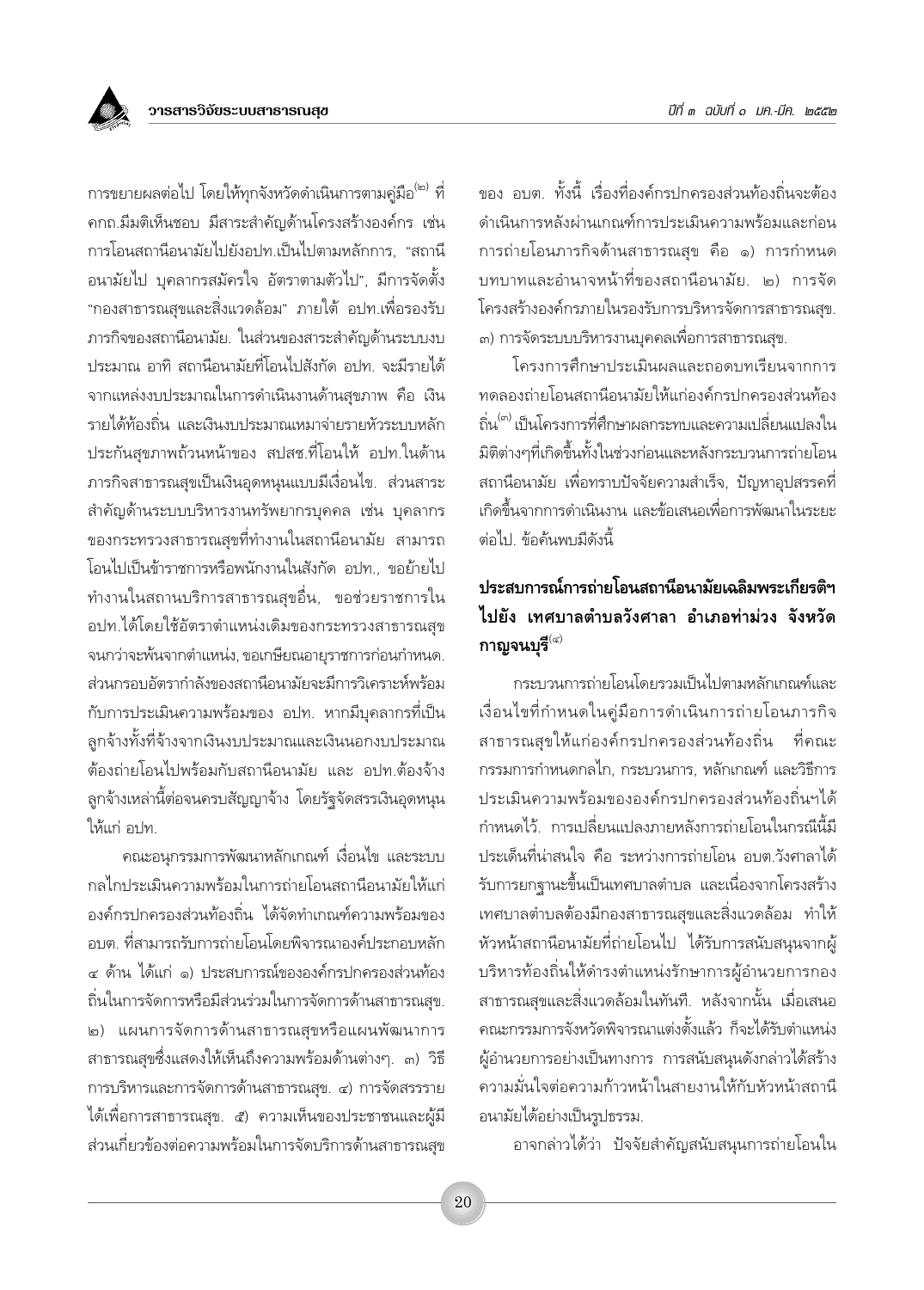กรณีนี้ คือ แรงจูงใจต่อเรื่องความก้าวหน้าในสายงานที่จะได้รับ. นอกจากนี้โครงสร้างการบริหารงานของท้องถิ่นที่มีสายบังคับ บัญชาสั้น ทำให้มีความคล่องตัวในการปฏิบัติงาน รวมทั้งอาจ ได้รับงบประมาณสนับสนุนเพิ่มจากเทศบาลตำบล ล้วนเป็น ปัจจัยสนับสนุนการถ่ายโอนทั้งสิ้น. อย่างไรก็ดี บทบาทและ .<br>ภารกิจของผู้อำนวยการกองสาธารณสุขและสิ่งแวดล้อมนั้น ้ครอบคลมงานที่กว้างกว่าบทบาทหัวหน้าสถานีอนามัย อาจก่อ ให้เกิดความเครียดมากกว่าเดิม หากไม่มีขั้นตอนการปรับตัว เพื่อเรียนรู้งานและมีการวางแผนเพิ่มภาระงานอย่างค่อยเป็น ค่อยไป

ข้อคิดเห็น/ข้อเสนอแนะ คือ กระบวนการถ่ายโอนของ สถานีอนามัยแห่งนี้ยังขาดการวิเคราะห์บทบาทภารกิจของ เทศบาลอย่างรอบคอบ รวมทั้งความคาดหวังของแต่ละฝ่าย หากเทศบาลคาดหวังให้บุคลากรที่ถ่ายโอนไปทำหน้าที่เป็นกอง สาธารณสุขและสิ่งแวดล้อม ควรต้องเพิ่มอัตรากำลังคนและ ตำแหน่งงานให้สอดคล้องกับภารกิจ หรือร่วมกันจัดทำแผน ขั้นตอนการพัฒนางานเป็นระยะๆ จัดลำดับความสำคัญ และ เพิ่มขอบข่ายภารกิจอย่างเป็นลำดับ ไม่ควรคาดหวังให้ทำ ภารกิจทั้งหมดในทันทีที่ถ่ายโอนไป

# ประสบการณ์การถ่ายโอนสถานีอนามัยบ้านปรกไป อบต.บ้านปรก อำเภอเมือง จังหวัดสมุทรสงคราม $^{(\vec{z})}$

ระหว่างการเตรียมความพร้อมรองรับการถ่ายโอน ทั้ง ้อบต.. สถานีอนามัยและประชาชนในพื้นที่ มีความสมัครใจให้ ถ่ายโอนสถานีอนามัยไปอยู่กับอบต. แต่มีบางประเด็นที่ เตรียมความพร้อมไม่ดีพอ เช่น ไม่ได้จัดทำระเบียบเงินบำรุง สำหรับสถานีอนามัยของ อบต. เพื่อรองรับการถ่ายโอนสถาน บริการ, ขาดการกำหนดขั้นตอนการเปลี่ยนผ่านที่ครอบคลม ้การดำเนินงานตามแผนสาธารณสุข เพื่อสนับสนุนให้เกิดการ ประสานการทำงานอย่างสอดคล้องกับแผนปฏิบัติการของ สำนักงานสาธารณสุขจังหวัด.

่ ภายหลังการถ่ายโอน ข้อปัญหาที่พบ ได้แก่ ๑) การ ดำเนินงานให้เป็นไปตามแผนปฏิบัติการของสถานีอนามัยเกิด การติดขัด, งบประมาณสนับสนุนไม่เพียงพอสำหรับการ ปรับปรุงอาคารและสิ่งแวดล้อม รวมทั้งการจัดซื้อยาและ เวชภัณฑ์ทางการแพทย์ตามความจำเป็น ทำให้ต้องขอรับการ สนับสนุนบางส่วนจากโรงพยาบาลอำเภอ. ๒) การได้รับการ ช่วยเหลือจากโครงสร้าง/กลไกระดับจังหวัดและส่วนกลางใน ด้านวิชาการ ยังไม่ชัดเจนและไม่ต่อเนื่อง ตั้งแต่ขั้นการ เตรียมการและภายหลังการถ่ายโอน ทำให้การเตรียมความ พร้อมการถ่ายโอนร่นที่ ๒ ภายในจังหวัด หยดชะงัก.

ข้อเด่นที่พบภายหลังการถ่ายโอน ได้แก่ ๑) อบต.บ้าน ปรกเพิ่มอัตราตำแหน่งทันตาภิบาลเพิ่มให้สถานีอนามัย ๑ ้ตำแหน่ง รวมทั้งงบจัดซื้อเตียงและอุปกรณ์ทำฟัน ในมูลค่า รวมกว่า ๑ ล้านบาท และสามารถให้บริการทันตกรรมแก่ ประชาชนในพื้นที่ ผ้ป่วยไม่ต้องเดินทางไปที่โรงพยาบาล อำเภอหรือจังหวัด. ๒) โครงสร้างสายบังคับบัญชาที่สั้น ทำให้ ิการขออนมัติ การตัดสินใจรวดเร็วและคล่องตัวมากขึ้น โดย เฉพาะการอนุมัติงบประมาณ ช่วยแก้ปัญหาทันต่อสถานการณ์. .<br>๓) สิทธิในสวัสดิการข้าราชการของเจ้าหน้าที่สถานีอนามัยที่ ถ่ายโอนไป อบต.ไม่ต่ำกว่าเดิม.

ปัจจัยสนับสนุนการถ่ายโอน ประกอบด้วย ๑) วิสัยทัศน์ ของบคลากรทั้งในส่วนของสถานีอนามัยและ อบต. มีความ เห็นตรงกันว่าไม่ช้าก็เร็ว การถ่ายโอนจะต้องเกิดขึ้น จึงเห็น ร่วมกันว่าทำตั้งแต่ตอนนี้ โดยให้เป็นไปแบบทำไปเรียนรู้กันไป ้อีกทั้งเจ้าหน้าที่สถานีอนามัยก็เห็นว่า การอยู่ภายใต้โครงสร้าง กระทรวงสาธารณสุข ไม่มีความคล่องตัวในการบริหารงาน เนื่องจากสายบังคับบัญชาเป็นแนวดิ่งมาก หากเทียบกับ โครงสร้างการบริหารงานของอบต.แล้ว น่าจะคล่องตัวกว่า และตอบสนองความต้องการด้านสุขภาพในพื้นที่ได้รวดเร็วกว่า. ๒)ประสบการณ์การทำงานร่วมกันระหว่างสององค์กรที่มีมานาน เป็นกลไกสร้างความเข้าใจกันทั้งสองฝ่ายมาตลอด ทำให้ช่วย ลดข้อขัดแย้งระหว่างสองฝ่ายในการเตรียมการถ่ายโอน. ี<sub>๓)</sub> ในทางการเมือง การที่ อบต.เพิ่มศักยภาพงานด้านสุขภาพ เป็นการเพิ่มฐานคะแนนเสียงจากประชาชนที่มีต่อผู้บริหาร ้อบต.มากขึ้น. ๔) มีหน่วยงานจากทีมสำนักนโยบายและ ยุทธศาสตร์ สำนักงานปลัดกระทรวงสาธารณสุข ทำหน้าที่ ประสานการดำเนินงานในส่วนของกฎระเบียบของส่วนราชการ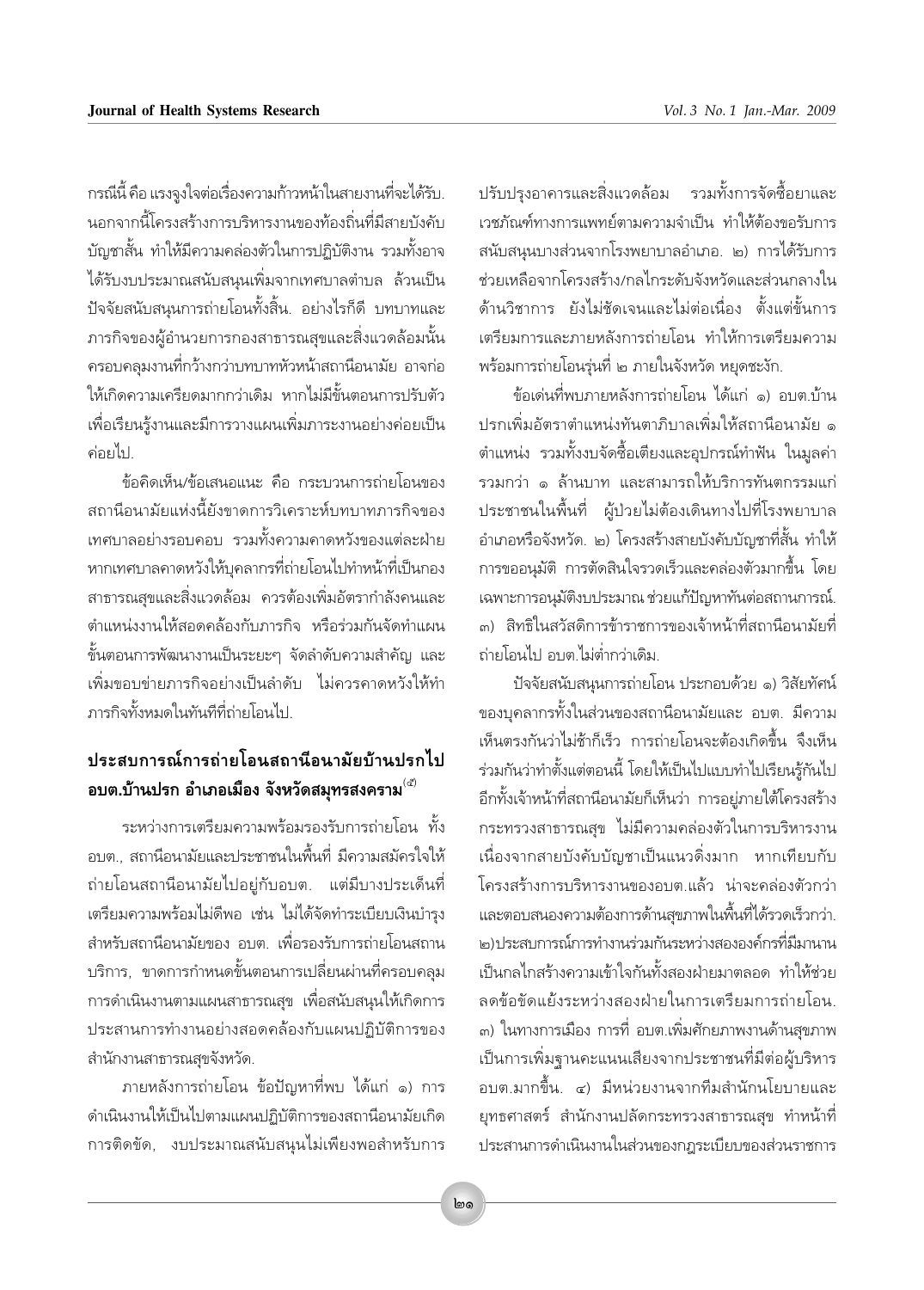

ภูมิภาคกับท้องถิ่นที่บางเรื่องไม่สอดคล้องกัน โดยช่วยกัน แก้ไขปัญหาร่วมกับกรมส่งเสริมการปกครองส่วนท้องถิ่น.

ข้อคิดเห็น/ข้อเสนอแนะ คือ การเตรียมความพร้อมด้าน ้บุคลากร, กลไก, ข้อกฎหมายและกฎระเบียบต่าง ๆ ที่เกี่ยวข้อง กับการทำงาน ต้องดำเนินการให้เสร็จก่อนการถ่ายโอนฯ และ ไม่ควรวางเป้าหมายให้เกิดการถ่ายโอนสำเร็จเพียงอย่างเดียว ์ต้องครอบคลมการพัฒนาภายหลังถ่ายโอนด้วย. นอกจากนั้น ิ ควรมีศูนย์บริหารการถ่ายโอนระดับจังหวัด ทำหน้าที่ประสาน งานกับหน่วยงานที่เกี่ยวข้องทั้งส่วนกลาง คือ กรมส่งเสริม การปกครองส่วนท้องถิ่น, กรมบัญชีกลาง, สำนักงาน ก.พ., ้กระทรวงสาธารณสุข และส่วนภูมิภาค คือในระดับจังหวัด ได้แก่ ้สำนักงานจังหวัด, สำนักงานท้องถิ่นจังหวัด, สำนักงาน สาธารณสุขจังหวัด, คณะกรรมการท้องถิ่น ฯลฯ และในระดับ ์พื้นที่ ได้แก่ สำนักงานสาธารณสุขอำเภอ, โรงพยาบาลชุมชน, องค์กรปกครองส่วนท้องถิ่นและสถานีอนามัยที่จะถ่ายโอน. ทั้งนี้แม้ว่าจะมีคู่มือดำเนินการฯอันเป็นแนวทางการประเมิน ้ความพร้อมและการถ่ายโอนทรัพย์สินต่าง ๆ แล้วก็ตาม แต่ เนื่องจากบริบทของแต่ละพื้นที่มีความแตกต่างกัน ดังนั้น จึง จำเป็นต้องจัดตั้งศูนย์บริหารการถ่ายโอนจังหวัดขึ้น โดยให้ทำ หน้าที่เป็นแกนประสานงาน,ส่งเสริมสนับสนุนการจัดการความรู้, สรปบทเรียนการดำเนินงาน ให้ความช่วยเหลืออย่างต่อเนื่อง เชื่อว่าจะทำให้การถ่ายโอนมีประสิทธิภาพมากกว่าการบริหาร โดยหน่วยงานส่วนกลางโดยตรง ที่มีขั้นตอนการประสานงาน ที่ล่าช้า และในที่สุดไม่สามารถตอบสนองความคาดหวังของ ข้าราชการสาธารณสุขที่ถูกถ่ายโอนไป.

# ประสบการณ์การถ่ายโอนสถานีอนามัยบ้านหม้อไป ือบต.บ้านหม้อ อำเภอเมือง จังหวัดเพชรบุรี $^{\text{\tiny{(\!\!\backslash\!\!)}}}$

ิสภาพการดำเนินงานด้านสาธารณสุขในพื้นที่ ก่อนการ ้รับถ่ายโอนสถานีอนามัยนั้น สถานีอนามัยบ้านหม้อและ อบต.บ้านหม้อ ทำงานร่วมมือกันอย่างใกล้ชิด ส่วนใหญ่เป็น งานเชิงรุก โดยร่วมกันออกไปให้บริการใกล้บ้านเพราะการตั้ง บ้านเรือนของประชาชนเป็นอุปสรรคในการมารับบริการจาก สถานีอนามัย โดยเฉพาะกลุ่มประชาชนที่อยู่ในเขตหมู่ ๔, ๕,

และ ๖ ซึ่งเป็นลักษณะเมือง เป็นหมู่บ้านจัดสรร. นอกจากนี้ โรงพยาบาลประจำจังหวัดยังเปิดศูนย์ให้บริการตรวจรักษา ประชาชนของตำบลบ้านหม้อและตำบลใกล้เคียงในบริเวณ ของที่ทำการ อบต.บ้านหม้อทุกเช้าวันจันทร์และวันพุธ.

ข้อเสนอเพื่อการพัฒนาการถ่ายโอน มีดังนี้ ๑) ควร กำหนดนโยบายและแนวทางปฏิบัติที่ชัดเจนมากกว่านี้ เพื่อ สร้างความมั่นใจแก่บคลากร โดยเฉพาะเรื่องสิทธิและความ ก้าวหน้าที่พึงได้หลังจากโอนย้าย. ๒) ควรมีแผนขั้นตอนการ สร้างการมีส่วนร่วมของประชาชนให้ชัดเจน. ๓) ควรสนับสนน ด้านบุคลากรทางการแพทย์แก่ อบต. เช่น การหมุนเวียน แพทย์และพยาบาลไปให้บริการที่สถานีอนามัยที่ถ่ายโอน เป็น ้บางวันต่อสัปดาห์, สร้างความมั่นใจและป้องกันการขาดแคลน บุคลากรในช่วงแรกของการถ่ายโอน จนกว่าจะได้บุคลากร ใหม่มาทดแทน. ๓) อบต. และ สอ. ควรร่วมกันจัดทำ แผนการพัฒนาบคลากรและกรอบอัตรากำลังที่สอดคล้องกับ ความต้องการของพื้นที่ โดยไม่ยึดติดกรอบอัตรากำลังเดิม ของสถานีอนามัย และไม่ควรเน้นไปที่การรักษามากจนลืมภาร กิจอื่นๆที่สำคัญด้านสาธารณสุข.

### ประสบการณ์การถ่ายโอนสถานีอนามัยบ้านฆ้องไป เทศบาลตำบลบ้านฆ้อง อำเภอโพธาราม จังหวัดราชบุรี $^{\scriptscriptstyle(\alpha)}$

การถ่ายโอนภารกิจสาธารณสุขในโครงการทดลองนำร่อง ของสถานีอนามัยตำบลบ้านฆ้อง ทำให้สถานีอนามัยตำบลบ้าน ฆ้องได้รับงบประมาณเพิ่มขึ้นจากเทศบาลตำบลบ้านฆ้องเพื่อ ๑) สนับสนุนการจัดบริการส่งเสริมป้องกัน ได้แก่ การคัด กรองโรคเบาหวาน, การตรวจมะเร็งคอมดลูก และการ สนับสนุนการทำกิจกรรมเสริมอื่น ๆ ที่เป็นประโยชน์ต่อการ สร้างสุขภาพชุมชน เช่น การตรวจสุขภาพเคลื่อนที่ในชุมชน, การฝึกอบรมเพิ่มเติมสำหรับอาสาสมัครหมู่บ้าน, การทำงาน นอกเวลาของเจ้าหน้าที่สถานีอนามัย. ๒) เพื่อปรับปรุงภูมิทัศน์ เช่น ปรับถนนหน้าสถานีอนามัยให้เป็นถนนลาดยาง, ปรับปรุง ห้องบริการต่างๆของสถานีอนามัย.

ปัจจัยสนับสนุนการถ่ายโอน มีดังนี้ ๑) ประสบการณ์ การทำงานร่วมกันระหว่างเจ้าหน้าที่สถานีอนามัยกับเทศบาล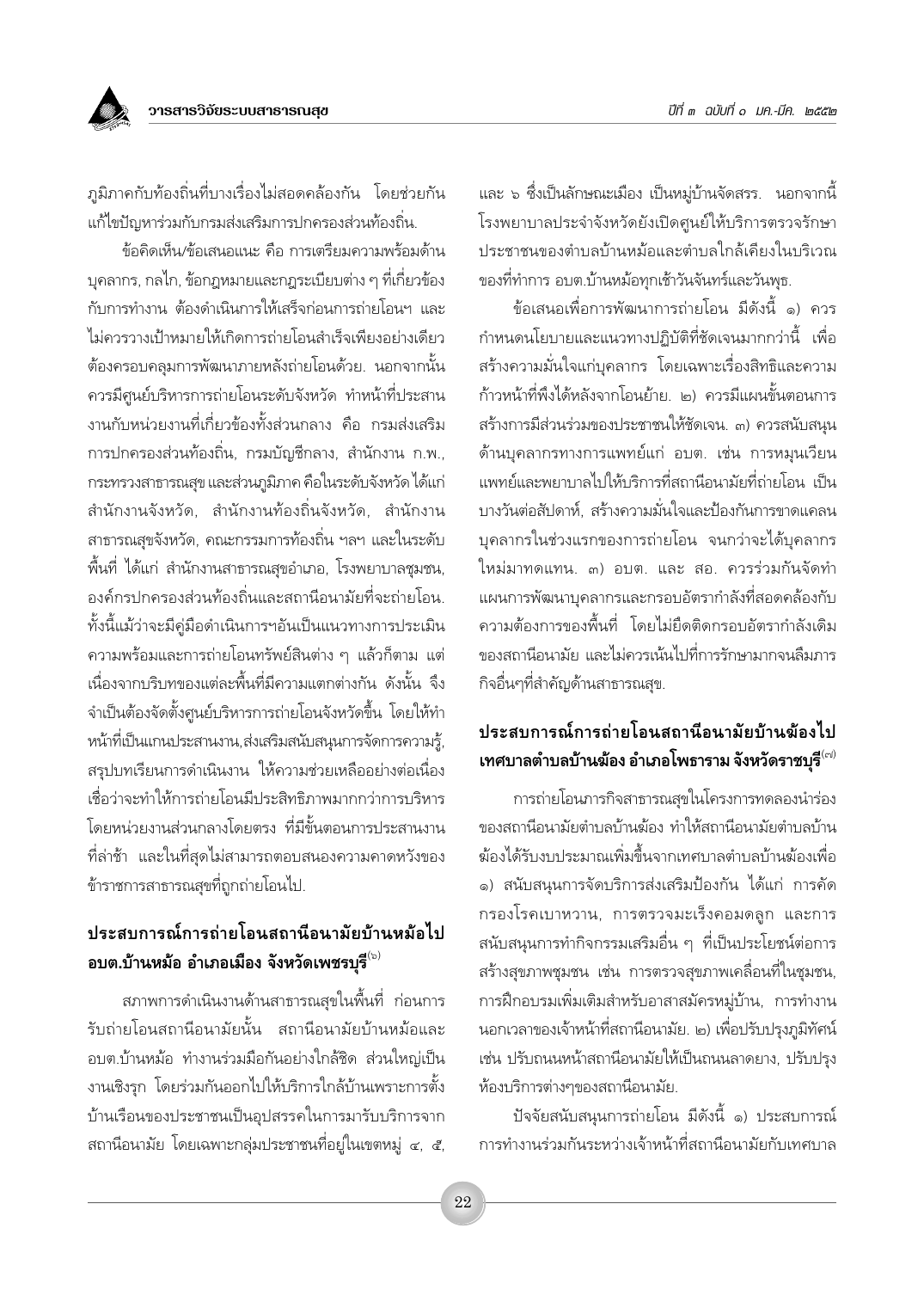้ตำบลบ้านฆ้อง กล่าวคือก่อนปี พ.ศ. ๒๕๕๐ สถานีอนามัย บ้านฆ้องเคยทำโครงการขอรับการสนับสนุนงบประมาณจาก เทศบาลตำบลบ้านฆ้องเป็นครั้งคราว โดยเฉพาะการนำงบ ประมาณมาใช้สนับสนุนการพัฒนาแผนงานสาธารณสุขใน ชุมชนอย่างมีส่วนร่วม. ๒) ความผูกพันของเจ้าหน้าที่สถานี ้อนามัยกับประชาชนและองค์กรต่างๆในชุมชน. ความสัมพันธ์ ที่เพิ่มขึ้นส่วนหนึ่งเกิดจากการทำงานส่งเสริมป้องกันในชมชน ยิ่งเจ้าหน้าที่สถานีอนามัยทำงานบนพื้นฐานทำร่วมกับคนและ ้องค์กรในชมชนมากขึ้นเท่าไร ความสัมพันธ์ยิ่งจะเพิ่มขึ้น. อนึ่ง เจ้าหน้าที่สถานีอนามัยที่อยู่ในชุมชนเป็นเวลานาน ยิ่งมีโอกาส สร้างความผูกพันได้มากขึ้น. ดังนั้น การมีเจ้าหน้าที่สถานี อนามัยเป็นคนที่มีภูมิลำเนาอยู่ในพื้นที่หรือจากพื้นที่ใกล้เคียง จึงเป็นข้อได้เปรียบ. ๓) ภาวะผู้นำของฝ่ายบริหารของ อบต. เช่น วิสัยทัศน์, การบริหารงาน, ภาพพจน์ของตัวนายก อบต.และ ้ทีมบริหาร. ถ้าภาวะผู้นำมีสูงจะช่วยให้กระบวนการการถ่าย โอนเป็นไปด้วยดี

ข้อคิดเห็น/ข้อเสนอแนะ คือ การสนับสนุนจากระดับ นโยบายเป็นปัจจัยสำคัญ ควรมีอย่างต่อเนื่อง แต่ไม่ควร เร่งรัดไปสู่เป้าหมายโดยเร็ว ให้ความสำคัญต่อขั้นตอนการ เตรียมการเพื่อให้สถานีอนามัย อบต. และชมชนได้เรียนรู้และ เข้าใจซึ่งกันและกัน ร่วมกันกำหนดเป้าหมายและวิธีการที่จะ นำไปสู่เป้าหมายในทุกๆระบบย่อยที่เกี่ยวข้องกับระบบสุขภาพ ชุมชน, การประชุมอย่างมีส่วนร่วมในพื้นที่ต้องมีอย่างต่อเนื่อง ไม่ใช้จำนวนครั้งเป็นตัวชี้วัด แต่ใช้มติร่วมกัน ทั้งนี้ สำนักงาน สาธารณสุขอำเภอ และ สำนักงานสาธารณสุขจังหวัด ควรต้อง มีบทบาทหนุนเสริม โดยเฉพาะในทางวิชาการ จัดทำและเสนอ ข้อมลเพื่อช่วยให้เกิดการตัดสินใจที่รอบคอบมากขึ้น ตลอด จนการช่วยติดตามและประเมินการถ่ายโอนอย่างต่อเนื่อง.

### ประสบการณ์การถ่ายโอนสถานีอนามัยบ้านโกรกสิงขรไป อบต.ด่านทับตะโก อำเภอจอมบึ้ง จังหวัดราชบุรี $^{\scriptscriptstyle(\vec{\alpha})}$

ระหว่างการเตรียมความพร้อมในการรับการประเมิน อบต ด่านทับตะโกได้ศึกษาเอกสารที่เกี่ยวข้อง และนำมาใช้ ดำเนินการ. ในช่วงนี้ คณะกรรมการถ่ายโอนทั้งส่วนกลางและ ระดับจังหวัดยังไม่ได้เข้ามาสนับสนุน ต่อเมื่อถ่ายโอนแล้ว มี เจ้าหน้าที่จากสำนักนโยบายและยุทธศาสตร์ สำนักงานปลัด กระทรวงสาธารณสขและกรมส่งเสริมการปกครองส่วนท้อง ถิ่นมาติดตามประเมินผลและให้คำแนะนำ.

้อบต ด่านทับตะโก ได้ยื่นเรื่องขอรับการถ่ายโอนสถานี ้อนามัยบ้านโกรกสิงขร ซึ่งอยู่ในพื้นที่ของอบต.ด่านทับตะโก และคณะอนุกรรมการประเมินความพร้อมขององค์กร ีปกครองท้องถิ่นจังหวัดราชบุรี ได้ประเมินความพร้อมและ ผ่านการประเมิน จึงเกิดการลงนามเพื่อถ่ายโอนสถานีอนามัย บ้านโกรกสิงขรให้แก่อบต ด่านทับตะโก เมื่อวันที่ ๓๐ พฤศจิกายน ๒๕๕๐.

ข้อเสนอแนะ ได้แก่ ๑) คณะกรรมการจากส่วนกลาง และระดับจังหวัดควรต้องสนับสนุน ให้คำปรึกษา มีส่วนร่วม ในกระบวนการมากกว่านี้ และควรมีกลไกสนับสนุนตั้งแต่ต้น และภายหลังการถ่ายโอนไปแล้วอย่างต่อเนื่อง เพราะปัญหา มักเกิดขึ้นภายหลังการถ่ายโอน. ๒) การถ่ายโอนควรกระทำทั้ง .๓ สถานีอนามัยสำหรับในพื้นที่นี้ เพื่อให้เกิดความเป็นเอกภาพ มีการทำงานร่วมกัน ใช้งบประมาณร่วมกันให้เกิดประสิทธิภาพ และที่สำคัญคือเกิดความเป็นธรรมในการให้บริการ. ๓) อบต. และสถานีอนามัย ควรจัดทำแผนเชิงรุกเน้นการส่งเสริมสุข ้ภาพและการป้องกันโรคมากกว่าการรักษาพยาบาล, ๔) ควร ส่งเสริมให้ประชาชนมีส่วนร่วมแสดงความคิดเห็น และร่วม กันบริหารงานสถานีอนามัยในรูปแบบคณะกรรมการสถานี ลบาบัย

### ประสบการณ์การถ่ายโอนสถานีอนามัยเขาสามยอดไป เทศบาลเมืองเขาสามยอด อำเภอเมือง จังหวัดลพบุรี $^{\text{\tiny{(\alpha)}}}$

ปัจจัยสำคัญที่สนับสนุนการถ่ายโอน ประกอบด้วย ๑) การ ู้ที่ อบต.ถูกยกฐานะเป็นเทศบาลเมือง ทำให้มีขีดสมรรถนะ เพิ่มขึ้นมาหลายด้าน รวมทั้งงบประมาณ ปัจจัยนี้เป็นแรงจูงใจ ให้บุคลากรสถานีอนามัยอยากไปอยู่กับเทศบาล. ๒) ผู้บริหาร เทศบาลทั้งฝ่ายการเมืองและฝ่ายประจำ ได้แก่ นายกเทศมนตรี และปลัดเทศบาล มีความรู้ ประสบการณ์ และวิสัยทัศน์ รางวัลอบต.ดีเด่นระดับชาติด้านบริหารจัดการตามหลัก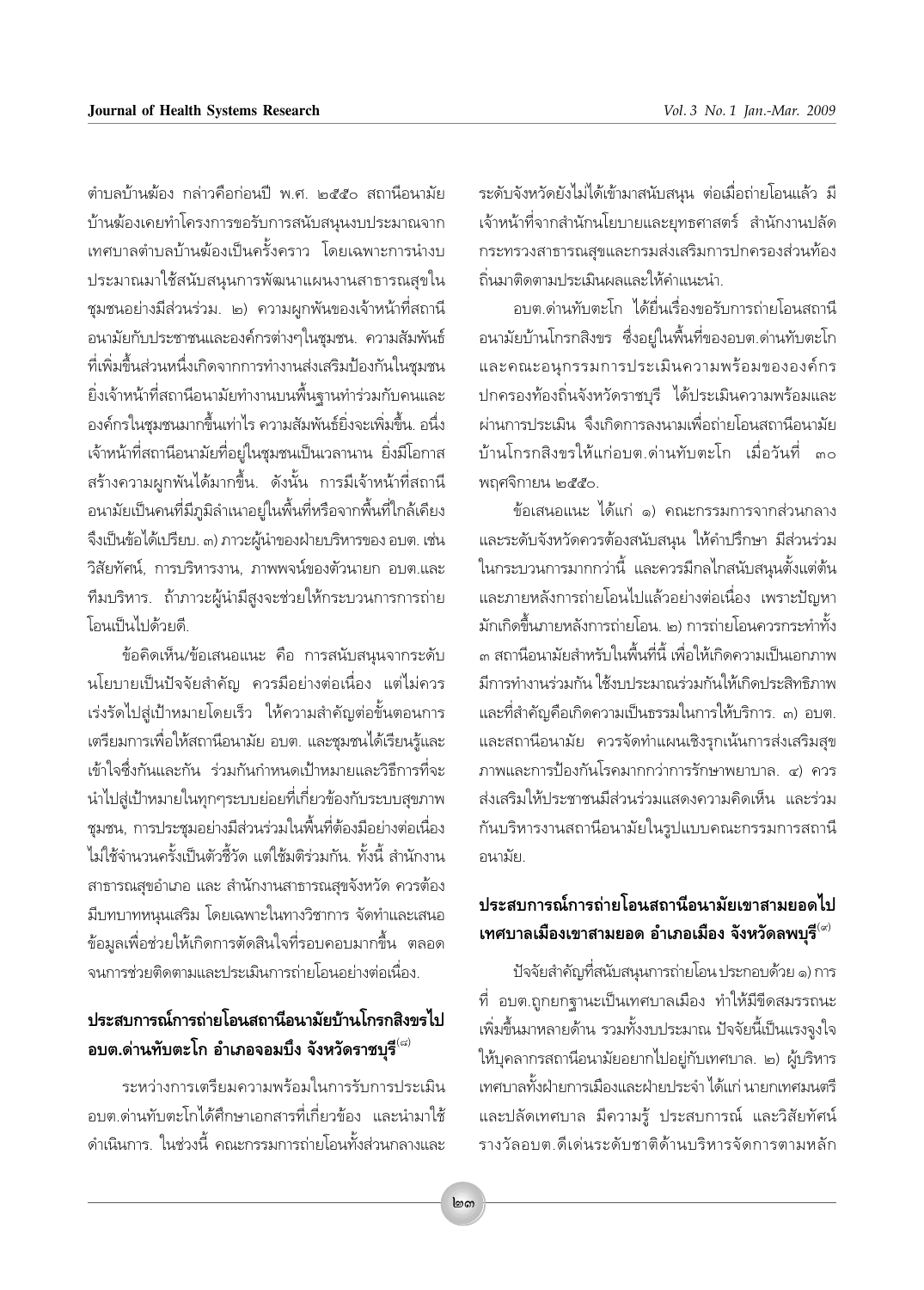

ิธรรมาภิบาลน่าจะเป็นหลักประกันได้พอควร ๓) เทศบาล เตรียมการด้านบุคลากรเป็นอย่างดี เช่น กำหนดกรอบอัตรา กำลังรองรับ, พัฒนาขีดสมรรถนะขององค์กรด้วยการทำแผน สุขภาพท้องถิ่น, จัดทำข้อบัญญัติงบประมาณรองรับการถ่าย โอนไว้ล่วงหน้า. ทั้งหมดนี้สร้างความมั่นใจแก่บุคลากรที่จะ โอนย้ำยมาพอควร

ข้อดีที่ชัดเจนจากการถ่ายโอน คือ การทำให้งานระหว่าง เทศบาลและสถานีอนามัยหนุนเสริมกันและกัน, สถานีอนามัย ้มีความคล่องตัวในการทำงาน. การติดต่อประสานงานทำได้ ้รวดเร็วขึ้น และมีงบประมาณเพิ่มเติมจากเทศบาลเพื่อการ ดำเนินงานสาธารณสุข.

ข้อคิดเห็น/ข้อเสนอแนะ คือ ควรเน้นการปรับตัวและ พฤติกรรมของบคคลให้เข้ากันได้ ตลอดจนการจัดการด้าน วัฒนธรรมองค์กรทั้งสองให้เข้าหากัน ลดช่องว่าง ทำให้เข้าใจ เรียนรู้ซึ่งกันและกัน เพื่อลดความกังวล และความสับสนของ เจ้าหน้าที่สถานีอนามัยต่อทิศทางที่จะก้าวไป เงื่อนไขและ ระเบียบต่างๆ ต้องวิเคราะห์ ปรับปรุงให้พร้อม เพื่อลด อุปสรรคที่อาจจะเกิดขึ้นให้ได้มากที่สุด.

#### ประสบการณ์การถ่ายโอนสถานีอนามัยบางนมโคไป เทศบาลตำบลบางนมโค คำเภคเสนา ลังหวัด พระนครศรีอยุธยา $^{(\circ\circ)}$

ช่วงก่อนการถ่ายโอนสถานีอนามัยบางนมโค คณะ ้อนุกรรมการส่งเสริมการถ่ายโอนภารกิจระดับจังหวัด ได้ ้ศึกษาการถ่ายโอน และได้ให้ข้อเสนอว่า การถ่ายโอนควรจะมี กระบวนการอะไรบ้าง สิ่งที่ช่วยสร้างความมั่นใจแก่เจ้าหน้าที่ คือ ความเชื่อว่ายังสามารถดำเนินงานตามโยบายจากกระทรวง สาธารณสุข ขณะที่ได้รับการสนับสนุนงบประมาณจาก ้เทศบาลตำบล และเชื่อว่าการบริหารงานจะมีความคล่องตัว มากขึ้น

กระบวนการถ่ายโอนสถานีอนามัยบางนมโค มีการเตรียม การก่อนถ่ายโอนเป็นไปตามระเบียบตามขั้นตอนทั้งระดับ นโยบายและระดับปฏิบัติ มีปัญหาและอุปสรรคไม่มาก. หน่วยงานท้องถิ่นทั้งระดับจังหวัด และระดับพื้นที่ เห็นด้วย

กับการถ่ายโอน ขณะที่กระทรวงสาธารณสุขทั้งระดับจังหวัด และส่วนกลาง สามารถให้ข้อมูลและคำปรึกษาเพียงพอที่จะ สนับสนนการตัดสินใจของเจ้าหน้าที่สถานีอนามัย. ระยะแรก ภายหลังการถ่ายโอน พบปัญหาการเข้าสู่ตำแหน่งของบุคลากร, ้ปัญหาการโอนย้ายระหว่างหน่วยงาน, ความไม่ชัดเจนเกี่ยวกับ สวัสดิการของเจ้าหน้าที่สาธารณสุขที่ถ่ายโอนว่า จะได้รับเท่า เดิมหรือไม่

สถานีอนามัยบางนมโคเป็นสถานีอนามัยแห่งเดียวใน จำนวนที่ถ่ายโอนทั้งหมด ที่มีการร้องขอให้ลดจำนวนรายงาน ที่ซ้ำซ้อนและไม่จำเป็น ทั้งนี้อาจเป็นเพราะจังหวัด ิพระนครศรีอยุธยาเป็นจังหวัดตัวแทนภาคกลาง ที่เข้าร่วม โครงการศึกษาความต้องการใช้ข้อมูลสุขภาพท้องถิ่นของ องค์กรปกครองส่วนท้องถิ่นที่รับโอนสถานีอนามัย ซึ่งเป็น โครงการของสำนักนโยบายและยุทธศาสตร์ กระทรวง สาธารณสข.

้การเปลี่ยนแปลงด้านบวกที่ชัดเจน คือ การลดขั้นตอน ด้านบริหารงบประมาณ. การปรับเปลี่ยนแผนงานการให้ บริการจากเดิมที่เน้นการรักษาไปเป็นงานป้องกันและส่ง เสริมสุขภาพมากขึ้น มีโอกาสทำงานใกล้ชิดกับชุมชนมากขึ้น ได้รับการสนับสนุนจากหน่วยงานที่หลากหลายเป็นอย่างดี, การสนับสนุนเพื่อพัฒนาอาคารสถานีอนามัยมีมากขึ้น รวมทั้ง มีโครงการให้ทุนการศึกษาด้านสาธารณสุขแก่คนในท้องถิ่น เมื่อสำเร็จการศึกษาจะได้กลับมาช่วยพัฒนาชุมชน.

### ประสบการณ์การถ่ายโอนสถานีอนามัยบึงยี่โถไป เทศบาลตำบลบึงยี่โถ อำเภอธัญบุรี จังหวัดปทุมธานี่<sup>(๑๑)</sup>

กระบวนการถ่ายโอน มีการเตรียมการและวางแผนล่วง หน้า หน่วยงานที่เกี่ยวข้องดำเนินการในบทบาทที่ตัวเองรับผิด ชอบเป็นอย่างดี เป็นไปตามขั้นตอนที่กำหนดไว้ในคู่มือดำเนิน การที่ทางกระทรวงสาธารณสุขจัดทำ แต่การเตรียมความ ิพร้อมในการถ่ายโอนมีเวลาค่อนข้างจำกัด บุคลากรที่สถานี อนามัยบึงยี่โถสมัครใจและเต็มใจที่จะย้ายสังกัด.

การเปลี่ยนแปลงที่เกิดขึ้นภายหลังการถ่ายโอน ประกอบด้วย ๑) มีการปรับปรุงโครงสร้างอาคารทั้งภายใน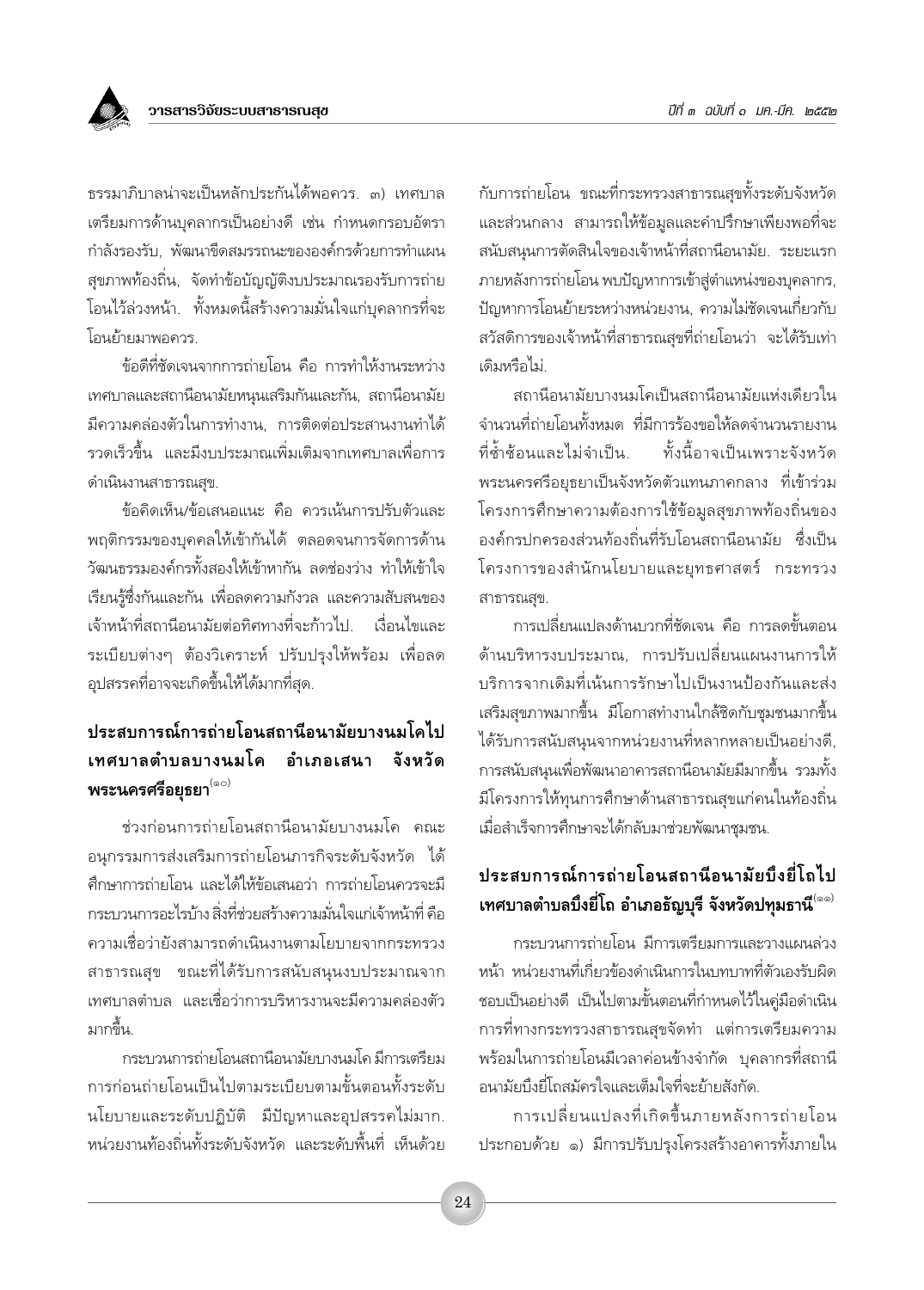และภายนอกสถานีอนามัย และภูมิทัศน์โดยรอบ. ๒) มีการให้ ้บริการทันตกรรมทั้งในสถานีอนามัยและนอกสถานที่ ได้แก่ ในโรงเรียนและในชมชน โดยได้รับงบประมาณจากเทศบาลใน การจัดซื้อเก้าอี้พร้อมชุดเครื่องมือทำฟัน. ๓) ความพึงพอใจ ของประชาชนมีมากขึ้นจากผลสำรวจความเห็น. ๔) สถานี ้อนามัยเปิดให้บริการทุกวันรวมถึงนอกเวลาราชการ. ๕) มี บริการเยี่ยมบ้านอย่างน้อย ๑๒ ชั่วโมงต่อสัปดาห์ โดยมีอาสา สมัครช่วยเหลือในการดูแลผู้ป่วยโรคเรื้อรังผู้พิการผู้ด้อยโอกาส หรือผู้สูงอายุในชุมชน. ๖) มีบริการตรวจทางห้องปฏิบัติการ ขั้นพื้นฐาน.

### ประสบการณ์การถ่ายโอนสถานีอนามัยคลองหินปูนไป ือบต.คลองหินปูน อำเภอวังน้ำเย็น จังหวัดสระแก้ว<sup>(๑๒)</sup>

ระยะเวลาการเตรียมความพร้อมโดยเฉพาะการสื่อสาร ข้อมูลเพื่อให้เกิดการรับรู้ทั่วถึงมีน้อย, ข่าวสารส่งผ่านเป็น หนังสือหรือสั่งการค่อนข้างมาก, ขาดการประชุมชี้แจงสร้าง กระบวนการร่วมคิด และตัดสินใจร่วมกัน. ระยะเวลาที่จำกัด ทำให้การเตรียมรายละเอียดไม่ดีพอทั้งกฎระเบียบการบริหาร งาน, การเงิน, บุคลากร, อุปกรณ์/วัสดุ, อาคารสถานที่ รวมถึง ระบบการประสานงานกับโรงพยาบาลชุมชน.

ในตำบลคลองหินปูน มีสถานีอนามัยสองแห่ง ทั้งคู่ต่าง สมัครใจถ่ายโอนมาอยู่กับ อบต. รวมทั้งบุคลากรทั้งหมด แต่ ในตอนเริ่มสถานีอนามัย และ อบต. มีการรับรู้เรื่องการถ่าย โอนต่างเวลากัน และเนื้อหาที่รับทราบก็แตกต่างกัน ไม่มีการ ้พัฒนาคู่มือประกอบการทำงาน ลำพังคู่มือที่ส่วนกลางทำให้ก็ มีข้อจำกัดต่อการนำไปใช้. อย่างไรก็ตาม การมีต้นทุนที่ดีของ ิการทำงานร่วมกันระหว่างสถานีอนามัยทั้งสองกับ อบต.ใน การทำงานชมชน ทำให้การดำเนินการถ่ายโอนมีความราบรื่น จะมีข้อจำกัดอยู่แต่เรื่องระเบียบเงินบำรุงของสถานบริการเท่านั้น.

ข้อคิดเห็น/ข้อเสนอแนะ คือ การปฏิบัติต่อสถานีนามัย ทั้งสองแห่งอย่างเท่าเทียมขององค์กรปกครองส่วนท้องถิ่น ต้องมีระเบียบวิธี ขั้นตอนปฏิบัติซึ่งที่เป็นที่ยอมรับของทุกฝ่าย ประกาศให้เป็นที่รับรู้อย่างทั่วถึง และไม่มีการเลือกปฏิบัติ จะ

ช่วยลดช่องว่างและความรู้สึกว่าไม่ได้รับความเป็นธรรม หรือ แรงต้านจากบุคลากรที่ถ่ายโอน เช่น กรณีคัดเลือกหัวหน้า สถานีอนามัยขึ้นดำรงตำแหน่งผู้อำนวยการกองสาธารณสุข และสิ่งแวดล้อม ซึ่งหัวหน้าสถานีอนามัยทั้งสองแห่งถือว่ามี ศักดิ์ศรีเท่ากัน. ประเด็นดังกล่าว เพื่อป้องกันปัญหาการเมือง ระดับท้องถิ่น ส่วนกลางควรมีแนวปฏิบัติ อันเป็นหลักเกณฑ์ ที่เป็นที่ยอมรับของทุกฝ่ายใช้ถือปฏิบัติร่วมกัน.

# ประสบการณ์การถ่ายโอนสถานีอนามัยคลองตาสูตรไป อบต.คลองหินปูน อำเภอวังน้ำเย็น จังหวัดสระแก้ว<sup>(๑๓)</sup>

แม้ อบต.คลองหินปูน จะผ่านการประเมินความพร้อม ตามคู่มือฯ แต่การสื่อสารเพื่อให้เกิดความเข้าใจที่ตรงกันเป็น ปัญหาแรกที่ประสบ การแจ้งเพื่อทราบเพียงอย่างเดียวไม่ เพียงพอ การเปลี่ยนแปลงสำคัญที่เกิดขึ้น คือ ๑) มีการใช้งบ ของ อบต.เพื่อปรับปรุงภูมิทัศน์, อาคารสถานที่, ห้องบริการ ต่างๆของสถานีอนามัย และจัดทำแผนงบประมาณสร้างลาน สุขภาพและสนามกีฬาบรรจุอยู่ในข้อบัญญัติงบประมาณ อบต. ปี ๒๕๕๒. ๒) มีการอบรมเพิ่มเติมแก่ อสม.ให้ทำงานใน ชุมชนมากขึ้น. ๓) มีงานบริการการแพทย์แผนไทย.

ปัจจัยสนับสนนการถ่ายโอนที่สำคัญ ๑) ประสบการณ์ การทำงานร่วมกันระหว่างสถานีอนามัยและ อบต. และการ สนับสนุนงบประมาณจาก อบต. ๒) สัมพันธภาพที่ดีระหว่าง ประชาชนในพื้นที่กับเจ้าหน้าที่สถานีอนามัย. ๓) นายก อบต. มีประสบการณ์การพัฒนาชุมชน ได้รับการยอมรับจากประชาชน ร่วมกับมีทีมงานที่มีความชำนาญในการบริหารงาน.

ข้อคิดเห็น/ข้อเสนอแนะมีดังนี้ ๑) การรับรู้และมีส่วน ร่วมจากประชาชนยังจำกัดเฉพาะกลุ่ม อสม. และผู้นำชุมชน. ๒) กลไกส่วนกลางต้องมีนโยบายชัดเจน. การประชาสัมพันธ์ มีความสำคัญ, ต้องไม่เร่งรัดจนเกินไป หรือสั่งการให้ทำ. ๓) การสื่อสารต้องทำทุกระดับ ทั้งแบบทางการและไม่เป็น ทางการ. ๔) บทบาทของ สสจ. และ สสอ. ต้องเป็นกลไก สนับสนุนให้คำปรึกษา และการพัฒนาอย่างต่อเนื่อง แม้จะ ถ่ายโอนไปแล้ว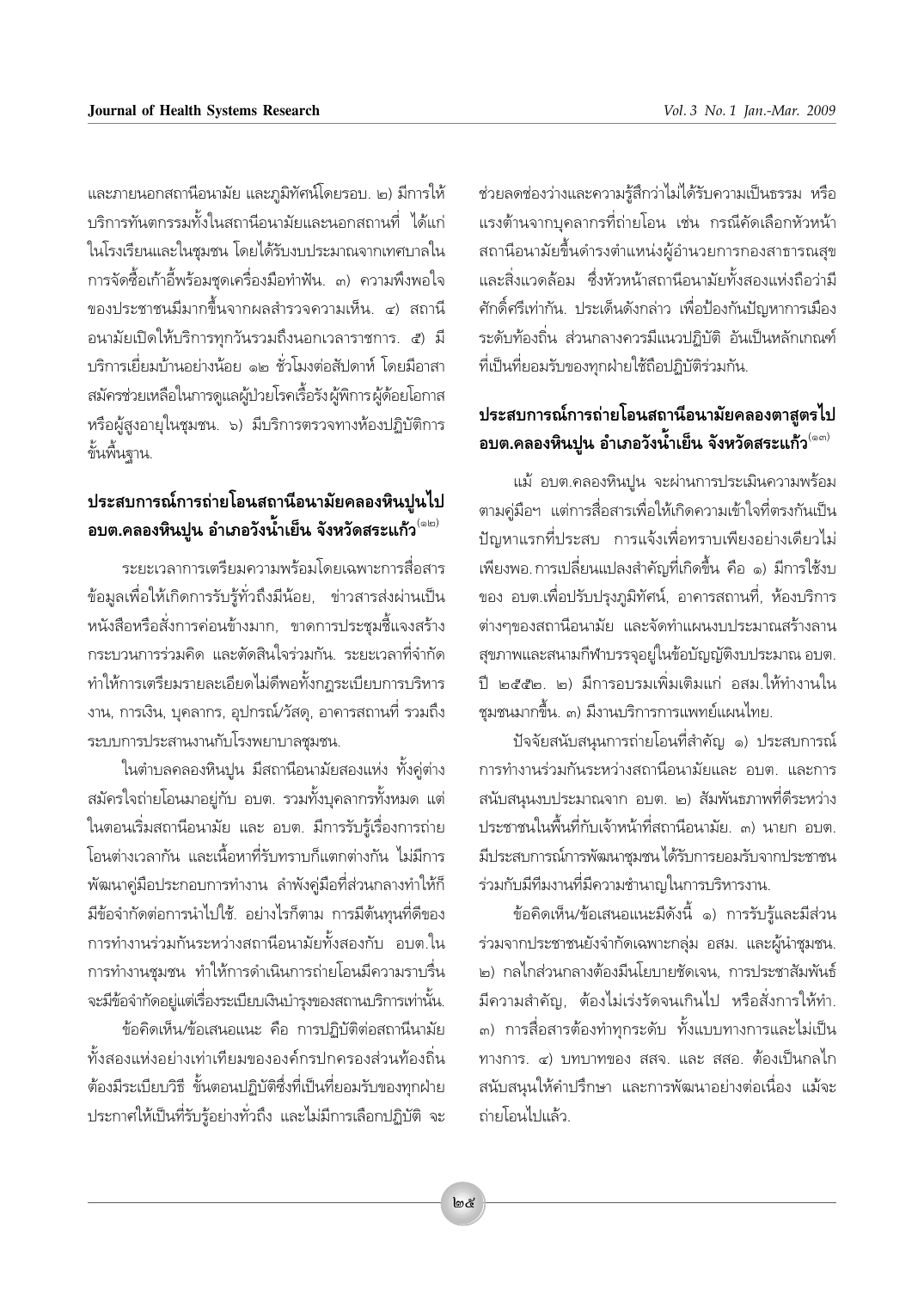# ประสบการณ์การถ่ายโอนสถานีอนามัยนาคันหักไป ือบต.พระเพลิง อำเภอเขาฉกรรจ์ จังหวัดสระแก้ว<sup>(๑๔)</sup>

ตำบลพระเพลิง มีสถานีอนามัย ๒ แห่ง แต่มีสถานีอนามัย เดียวที่สมัครใจเข้ารับการถ่ายโอน คือ สถานีอนามัยนาคันหัก และบุคลากรของสถานีอนามัยดังกล่าวถ่ายโอนไปเพียง ๓ คน จากทั้งหมด ๕ คน ซึ่งได้ย้าย ๒ คนที่ไม่ถ่ายโอนรวมทั้งอัตรา ไปให้สถานีอนามัยอื่น ทำให้ภาระงานต่อบคลากรที่ถ่ายโอนไป มากขึ้น. อย่างไรก็ตาม การที่ อบต.พระเพลิง โดยเฉพาะนายก อบต.มีประสบการณ์ทำงานในชมชนและความสัมพันธ์กับ ้ำโระชาชนในพื้นที่ค่อนข้างดี การสร้างความเข้าใจกับประชาชน ต่อการถ่ายโอนและการแก้ปัญหาอุปสรรคที่อาจมีบ้างในช่วง ระหว่างการดำเนินการ จึงประสบผลสำเร็จ แต่ยังอยู่บนพื้น จานการให้ข้อมูลแก่ประชาชนมากกว่าการกระตุ้นให้เกิดการ ร่วมกันคิดร่วมกันแก้ปัญหา.

ข้อคิดเห็น/ข้อเสนอแนะ คือ ความสำคัญอยู่ที่การ ้สื่อสารข้อมูลให้ทราบทั่วถึงกัน, การสร้างกระบวนการมีส่วน ร่วมจากประชาชน/องค์กรที่เกี่ยวข้องต่างๆ เพื่อร่วมตัดสินใจ มากกว่าการให้ข้อมูลอย่างเดียว.

# ประสบการณ์การถ่ายโอนสถานีอนามัยหาดทนงไป อบต.หาดทนง อำเภอเมือง จังหวัดอุทัยธานี $^{\left(\phi\vec{\alpha}\right)}$

กระบวนการถ่ายโอนสถานีอนามัยหาดทนง เป็นไปตาม หลักเกณฑ์และเงื่อนไขที่กำหนดไว้ในคู่มือการดำเนินการถ่าย โอนภารกิจสาธารณสุขให้แก่องค์กรปกครองส่วนท้องถิ่น แต่มีเจ้าหน้าที่ที่สมัครใจถ่ายโอนเพียง ๒ คน. เจ้าหน้าที่ สาธารณสุขรับบทบาทหลักประสานแผนขั้นตอนการถ่ายโอนกับ ้อบต. ปัญหาและอุปสรรคระหว่างการดำเนินงาน ส่วนใหญ่ เป็นการแก้ปัญหาโดยใช้กลไก, องค์กร และบุคลากรในพื้นที่ ้มากกว่าได้รับความช่วยเหลือจากจังหวัดและส่วนกลาง ทำให้ การแก้ปัญหาทันต่อสถานการณ์.

การเปลี่ยนแปลงสำคัญ คือ ๑) มีการจ้างบุคลากรเพิ่ม เติมช่วยจัดทำข้อมูล และเอกสารให้กับสถานีอนามัย. ๒) มี การจัดสวัสดิการรถรับส่งผ้ป่วยฉกเฉินตลอด ๒๔ ชั่วโมง ได้ ความช่วยเหลือจาก อปพร.และสมาชิก อบต.อาสาสมัครผลัด เวรให้บริการ. ๓) การติดต่อประสานงานกับองค์กร/บคลากร ต่างๆในพื้นที่ได้รับความสะดวก รวดเร็ว การดำเนินโครงการ ตอบสนองปัญหาของชมชนทำได้รวดเร็ว. ๔) อบต.จัดทำข้อ บัญญัติงบประมาณ สนับสนุนการก่อสร้างสถานีอนามัยใหม่ เนื่องจากเดิมเป็นอาคารเก่าชั้นเดียว ค่อนข้างทรุดโทรม ถูกน้ำ ท่วมบ่อย.

ปัจจัยสนับสนนการถ่ายโอน ประกอบด้วย ๑) การรับ บทบาทเป็นตัวกระตุ้นให้เกิดกระบวนการโดยนักวิชาการ สาธารณสุขในพื้นที่ เช่น เข้าไปช่วย อบต.ทำแผนสุขภาพท้อง ถิ่น, ร่วมจัดทำข้อข้อบัญญัติงบประมาณรองรับการถ่ายโอนไว้ ล่วงหน้า. ๒) อบต.ตระหนักถึงความสำคัญที่ต้องบูรณาการ งานด้านสังคมที่เป็นภารกิจของ อบต. กับงานด้านสาธารณสุข เพื่อเสริมสร้างคุณภาพชีวิตของประชาชน. ๓) ประสบการณ์ การทำงานร่วมกันระหว่างสองฝ่าย ช่วยสร้างความสัมพันธ์ที่ดี ที่สนับสนนการถ่ายโอน.

ข้อคิดเห็น/ข้อเสนอแนะ คือ ควรมีศูนย์ประสานงานใน ้พื้นที่ มีผู้รับผิดชอบหลักให้คำปรึกษาในกระบวนการถ่ายโอน และเป็นผู้ประสานงาน เสมือนเป็นสำนักงานเลขานุการ น่าจะ เป็นกลไกที่ช่วยลดความสับสน และเพิ่มประสิทธิภาพการ ดำเนินการถ่ายโอนได้

#### ประสบการณ์การถ่ายโอนสถานีอนามัยบ้านวังหวายไป ือบต.วังหมัน อำเภอสามเงา จังหวัดตาก<sup>(๑๖)</sup>

กระบวนการถ่ายโอน ผู้มีส่วนสำคัญในการผลักดัน คือ นายแพทย์สาธารณสุขจังหวัดตาก ในระดับท้องถิ่น คือปลัด ้อบต. ก่อนหน้าดำเนินการ มีการสำรวจความเห็นของ ประชาชนที่อยู่ในเขตรับผิดชอบต่อการที่จะให้อบต.เป็นผู้ที่ ดูแลงานในส่วนของสถานีอนามัย ความคาดหวังสำคัญภาย หลังการถ่ายโอนที่ตรงกันทั้งสองฝ่าย รวมทั้งประชาชน คือ จะทำให้เกิดการสนับสนุนเพิ่มอัตรากำลังที่ไม่เพียงพอ เช่น ิบุคลากรในส่วนงานด้านสิ่งแวดล้อม และทันตกรรม ซึ่งจะ ทำให้ประชาชนได้รับบริการที่ครอบคลุมมากขึ้น.

หลังจากการถ่ายโอนที่ส่วนใหญ่ดำเนินงานอิงขั้นตอน ตามคู่มือการดำเนินการฯแล้ว มีการเปลี่ยนแปลงที่สำคัญ คือ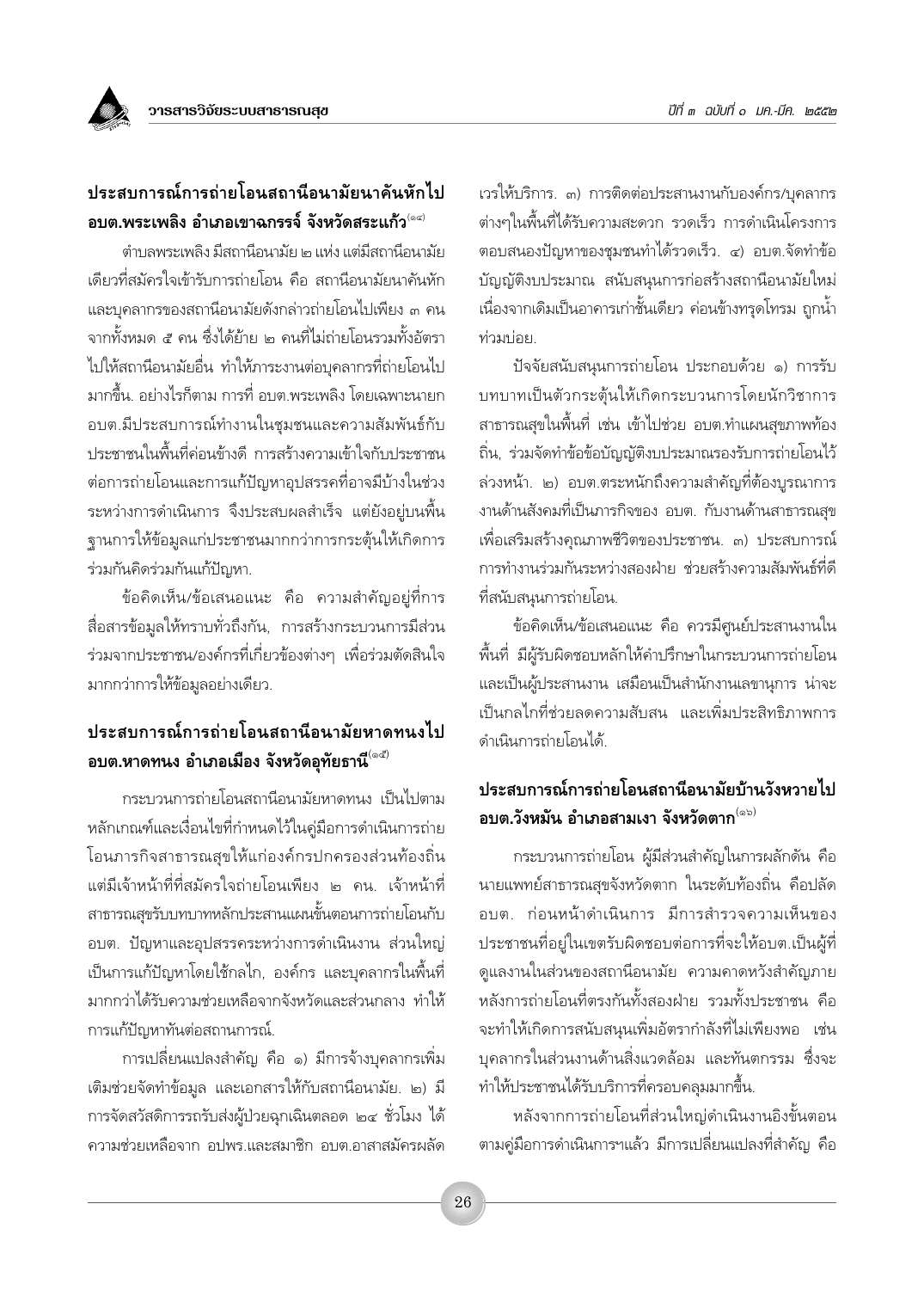๑) ผลการสำรวจความเห็นประชาชนในชมชน. ภายหลังการ ถ่ายโอน พบว่ามีความพึ่งพอใจงานบริการของเจ้าหน้าที่สถานี ้อนามัยมากขึ้น เช่น ความใส่ใจบริการ, มนุษยสัมพันธ์กับผู้รับ บริการ, ความรวดเร็วในการให้บริการ, ๒) สถานีอนามัยเปิด ให้บริการในวันเสาร์และอาทิตย์. ๓) อบต.วังหมันจัดทำแผน ์พัฒนางานด้านสาธารณสุขของชุมชน สอดคล้องกับแผน ้พัฒนาตำบล เช่น มีแผนการเปิดให้บริการตลอด ๒๔ ชั่วโมง ่ ของสถานีอนามัย. การเตรียมการพัฒนาสถานที่ และคณภาพ ำเริการของสถานีอนามัย เตรียมการจัดซื้อรถสำหรับรับส่ง ผู้ป่วยฉุกเฉิน. ๔) การฝึกอบรมให้ความรู้เพิ่มเติมแก่ อสม.และ ้อสม.น้อย ประจำหมู่บ้านในพื้นที่. ๕) มีโครงการส่งเสริมสุข ภาพร่วมกับโรงพยาบาลสามเงาและสถานีอนามัยใกล้เคียง ้เพิ่มตื้น ๖) การทำงานร่วมกันระหว่าง อบต. สถานีอนามัย และหน่วยงานที่เกี่ยวข้องทั้งในระดับจังหวัด หรือ อำเภอ มี มากขึ้น. ๗) สถานีอนามัยทำโครงการใกล้ตัวใกล้ใจร่วมกับโรง ้พยาบาล เพื่อลดความแออัดของผู้ไปรับบริการ และลดค่าใช้ จ่ายในการเดินทางของประชาชนในการไปโรงพยาบาล

ปัจจัยสนับสนุนการถ่ายโอนประกอบด้วย ๑) ปลัด ้อบต.วังหมันมีความรู้และประสบการณ์ด้านการพัฒนาชุมชน. ๒) มีการเตรียมความพร้อมที่ดีต่อการส่งมอบภารกิจงานด้าน สาธารณสุขและด้านงบประมาณ. ๓) มีการศึกษาทำความ เข้าใจเป็นอย่างดีเกี่ยวกับระเบียบวิธีการปฏิบัติในการรับเงิน เบิกจ่ายเงิน เพราะมีความแตกต่างกันระหว่างองค์กรปกครอง ส่วนท้องถิ่นกับสถานีอนามัย โดยเฉพาะในส่วนองค์กร ปกครองส่วนท้องถิ่นที่ยังไม่มีประสบการณ์มาก่อน และไม่มี ระเบียบกระทรวงมหาดไทยในเรื่องดังกล่าว เช่น การจ่ายเงิน บำรุงของหน่วยบริการ, การจ่ายเงินบริการในระบบหลัก ประกันสุขภาพถ้วนหน้า, การจ่ายเงินค่าตอบแทนการปฏิบัติ งานให้กับหน่วยบริการสาธารณสุข. ๔) มีการวางแผนกำหนด กรอบอัตรากำลังด้านสาธารณสุขใหม่ให้สอดคล้องกับภารกิจ ใหม่และแผนพัฒนาบุคลากร เช่น ส่งเสริมให้ทุนการศึกษา ้นักเรียนในพื้นที่ศึกษาต่อด้านสาธารณสุขเพื่อกลับมาทำงานให้ กับชุมชน, สร้างความมั่นใจแก่บุคลากรที่จะถูกถ่ายโอน. ๕) มี ระบบสนับสนุนการดำเนินการ โดยสำนักงานสาธารณสุข จังหวัดและสำนักงานสาธารณสุขอำเภอให้การสนับสนุนเป็น อย่างดี ช่วยประสานกับองค์กรต่างๆ รวมทั้งให้คำปรึกษา.

ข้อคิดเห็น/ข้อเสนอแนะ คือ ถ้ามีการเตรียมความพร้อม ที่ดี การดำเนินการถ่ายโอนภารกิจจะราบรื่น. การเตรียมแผน รองรับ การจัดทำกฎระเบียบ วิธีการ/ขั้นตอนการถ่ายโอน ต้องทำอย่างละเอียด รวมทั้งต้องมองการถ่ายโอนเป็นความ ้ท้าทายมากกว่าอุปสรรค ผู้นำแต่ละองค์กรที่เกี่ยวข้องต้องร่วม กันกระตุ้นให้ร่วมกันแก้ปัญหา และพัฒนา.

#### ประสบการณ์การถ่ายโอนสถานีอนามัยบ่อทองไป ือบต.วังแขม อำเภอคลองขลุง จังหวัดกำแพงเพชร $^{\sf (ord)}$

การเปลี่ยนแปลงที่ชัดเจนภายหลังการถ่ายโอน คือ การ ้ทำงานของสถานีอนามัยมีความคล่องตัวมากขึ้น ลดขั้นตอน ในการติดต่อประสานงาน, การตัดสินใจเพื่อแก้ปัญหาเรื่องใด ๆ ทำได้เร็วขึ้น, การทำงานในเชิงบูรณาการระหว่างงานด้าน สาธารณสุขกับการพัฒนาชุมชนอื่น ๆ มีมากขึ้นอย่างชัดเจน, มีการเรียนรู้งานซึ่งกันและกัน แลกเปลี่ยนเรียนรู้ร่วมกัน, เจ้าหน้าที่สถานีอนามัยมีโอกาสนำเสนอผลการดำเนินงานในที่ ประชมสภา อบต.ทกเดือน ทำให้ได้รับความเห็น และคำ ปรึกษาเพิ่มเติมที่รอบด้านมากขึ้น สร้างความโปร่งใสในการ <u> บริหารงาน</u>

ข้อเสนอแนะเพื่อการพัฒนา มีดังนี้ ๑) นอกเหนือจาก เกณฑ์การคัดเลือกและเกณฑ์ประเมินความพร้อมของ อปท.ที่ จะรับการถ่ายโอนแล้ว ควรมีเกณฑ์พิจารณาความพร้อมของ สถานือนามัยที่จะถูกถ่ายโอนด้วย. ๒) กรมส่งเสริมการ ปกครองส่วนท้องถิ่นควรพัฒนา และกระตุ้นให้ อปท. เพิ่มขีด ความสามารถการดำเนินงานด้านสาธารณสุขให้ได้ตามหลัก เกณฑ์ที่กำหนดไว้ ๓) ควรมีหน่วยงานที่ให้คำปรึกษา/ ให้ข้อมูลที่เกี่ยวข้องกับการถ่ายโอนสถานือนามัยที่มี ้ประสิทธิภาพมากกว่าที่มีอยู่ และควรสื่อสารข้อมูลในทุกระดับ ์ตั้งแต่ส่วนกลางมายังภูมิภาคและท้องถิ่น เพื่อสร้างความ เข้าใจที่ตรงกัน. ๔) ควรมีกลไก/ทีมกำกับติดตาม นิเทศการ ้ทำงานของเจ้าหน้าที่ที่ถูกถ่ายโอนไปอยู่กับ อปท. อย่างต่อเนื่อง เพื่อให้ความรู้เพิ่มเติม เช่นเดียวกับที่เคยอยู่กับกระทรวง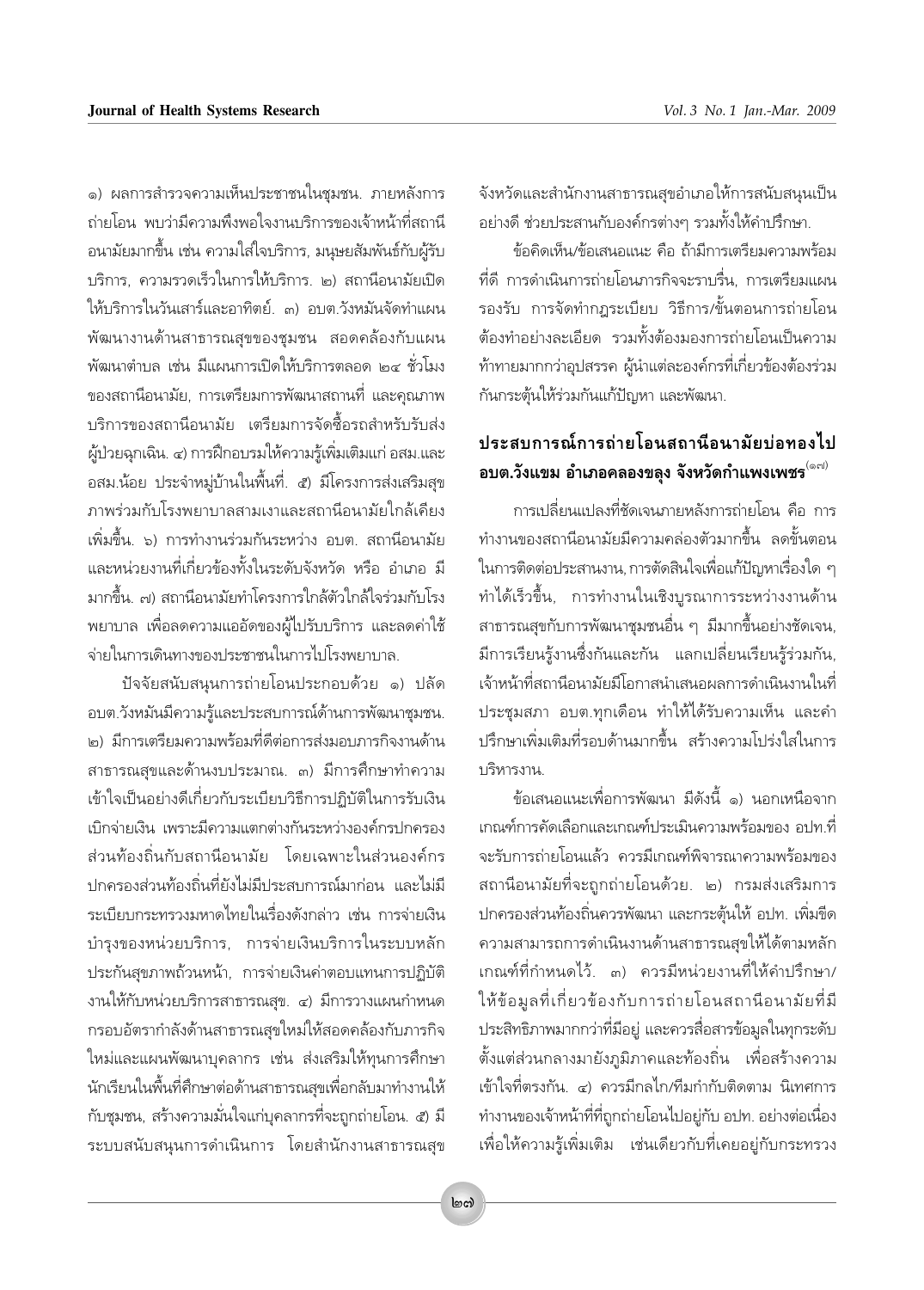สาธารณสุข. ๕) แผนงานด้านสาธารณสุขต้องบูรณาการไปกับ แผนงานพัฒนาชุมชนอื่น ๆ ยึดการพัฒนาและแก้ปัญหาที่ สอดคล้องกับพื้นที่. ๖) การลงทุนเพิ่มเติมไม่ว่าจะเป็นบุคลากร ์ อุปกรณ์และวัสดุต่าง ๆ ควรจัดทำเป็นแผนอย่างชัดเจน ีสอดคล้องกับความต้องการการพัฒนาในพื้นที่ และอยู่บนพื้น ฐานความคุ้มค่ากับการลงทุน. ๗) ต้องสร้างกลไก, การ ทำความเข้าใจ ชี้แจง, ประชาสัมพันธ์ มีกระบวนการสนับสนน ให้ประชาชนในพื้นที่มีส่วนร่วมต่อการตัดสินใจตั้งแต่ต้น. ๘) คณะกรรมการตรวจสอบการดำเนินงานในระดับตำบล ควรมื ์ตัวแทนที่หลากหลายและครอบคลุม ไม่เลือกเฉพาะบุคคลที่ เห็นด้วยกับการถ่ายโอนฝ่ายเดียว

# ประสบการณ์การถ่ายโอนสถานีอนามัยวังแขมไป ือบต.วังแขม อำเภอคลองขลุง จังหวัดกำแพงเพชร<sup>(๑๘)</sup>

ในอำเภอคลองขลุง จังหวัดกำแพงเพชร มีการถ่ายโอน สถานีอนามัยทั้งสองแห่งในเขตพื้นที่ ได้แก่ สถานีอนามัยวังแขม และสถานีอนามัยบ่อทอง มีเจ้าหน้าที่ของสถานีอนามัยวังแขม เพียง ๒ ท่านที่สมัครใจถ่ายโอนมา. ส่วนเจ้าหน้าที่ที่ไม่สมัคร ใจถ่ายโอนได้ย้ายออกจากพื้นที่ จึงเกิดการขาดแคลนเจ้า หน้าที่ในพื้นที่ ทำให้สาธารณสขอำเภอต้องส่งเจ้าหน้าที่จาก นอกพื้นที่มาช่วยราชการที่สถานีอนามัยทั้งสองแห่งที่เข้า โครงการก่ายโลน

การเปลี่ยนแปลงภายหลังการถ่ายโอนที่เด่นชัด มีดังนี้ ๑) เจ้าหน้าที่สถานีอนามัยออกหน่วยร่วมกับ อบต. รับทราบ ปัญหาของชุมชน ร่วมกันวางแผนแก้ปัญหาและพัฒนาแผน ด้านสาธารณสุขของชุมชน. ๒) สถานีอนามัยเปิดให้บริการใน วันหยุดเสาร์และอาทิตย์. ๓) อบต. จัดรถให้บริการรับส่งผู้ป่วย ฉุกเฉินตลอด ๒๔ ชั่วโมง. ๔) มีการใช้เงินกองทุนสุขภาพ ตำบลของระบบหลักประกันสุขภาพถ้วนหน้าจัดจ้างเจ้าหน้าที่ ทันตกรรมจากโรงพยาบาลคลองขลุงให้บริการทันตกรรมใน วันเสาร์และอาทิตย์. ๕) มีบุคลากรที่หลากหลายเข้ามาร่วมงาน ้ด้านสาธารณสุข เนื่องจาก อบต. มีความสัมพันธ์และ ประสบการณ์การทำงานกับบุคลากรอื่น ๆ ในชุมชนมานาน เช่น มี อปพร.มาร่วมในการออกปฏิบัติงานในพื้นที่. ๖) การทำงาน ของสถานีอนามัยมีความคล่องตัวขึ้น เพราะมีสายบังคับบัญชา สั้นลง. ๗) การทำงานร่วมกับสถานีอนามัยข้างเคียงและการ ประสานงานกับ สสุก และ สสุจ ยังคงได้รับความร่วมมือเช่น เดิม รวมถึงการควบคุมและพัฒนามาตรฐานบริการสาธารณสุข. ี๘) อบต.เปิดรับสมัครตำแหน่งงานด้านสาธารณสุขเพิ่มเติม แต่ยังไม่สามารถเติมเต็มได้ตามที่ตั้งไว้ และมีการจ้างเจ้า หน้าที่ด้านการเงินไว้สำหรับสถานีอนามัยโดยเฉพาะ ๙) อบต ให้ทุนการศึกษาแก่นักเรียนในพื้นที่เพื่อศึกษาต่อด้านสาธารณสุข โดยเมื่อจบแล้วต้องกลับมาทำงานให้พื้นที่.

ปัญหาที่พบประกอบด้วย ๑) การส่งเจ้าหน้าที่คนใหม่เข้า มาช่วยราชการทดแทนบุคลากรที่ย้ายออกไป ทำให้ต้องใช้ เวลาเรียนรู้พื้นที่และปรับตัวของเจ้าหน้าที่ใหม่. ๒) การบริหาร งบประมาณในช่วงแรกมีความขลุกขลักบ้าง เพราะการถ่าย โอนครั้งนี้มีระยะเวลาเร่งรัด ทำให้ไม่สามารถเตรียมความ ้พร้อมได้มากพอ. ๓) งบประมาณดำเนินงานส่งมาล่าช้า ทำให้ ต้องใช้งบประมาณจากส่วนอื่น ๆ มาใช้.

ข้อคิดเห็น/ข้อเสนอแนะ คือ ๑) การถ่ายโอนควรให้ ระยะเวลาที่มากพอในการเตรียมความพร้อม ทั้งหน่วยงานที่ ให้และรับการถ่ายโอน. ๒) ควรมีกลไกหรือกรรมการควบคุม และสนับสนุนการพัฒนาคุณภาพบริการสาธารณสุข ทั้งสถานี อนามัยที่ไม่ได้ถ่ายโอนและที่ถ่ายโอนเพื่อให้มีมาตรฐานเดียวกัน. ๓) การเตรียมความพร้อมเรื่องระบบการบริหารจัดการงบ ประมาณและบุคลากรมีความสำคัญ ิ ควรมีกลไกที่มี ประสิทธิภาพมากกว่านี้ต่อการให้คำปรึกษา และสนับสนุนให้ เกิดความราบรื่นต่อการถ่ายโอน.

### าไระสบการณ์การถ่ายโอนสถานีอนามัยลำปางหลวงไป ือบต.ลำปางหลวง อำเภอเกาะคา จังหวัดลำปาง<sup>(๑๙)</sup>

กระบวนการช่วงก่อนถ่ายโอนสถานีอนามัยไปยังองค์กร ปกครองส่วนท้องถิ่น มีการเตรียมความพร้อมรับการ เปลี่ยนแปลง ทั้งในส่วนของ อบต. และ สอ. โดยเฉพาะใน เรื่องบทบาทหน้าที่ และการมีส่วนร่วมของภาคส่วนต่าง ๆ.

การเตรียมความพร้อมในระบบย่อย ได้แก่ การทำแผน อัตรากำลัง อัตราเงินเดือน ด้านสวัสดิการของเจ้าหน้าที่ ด้าน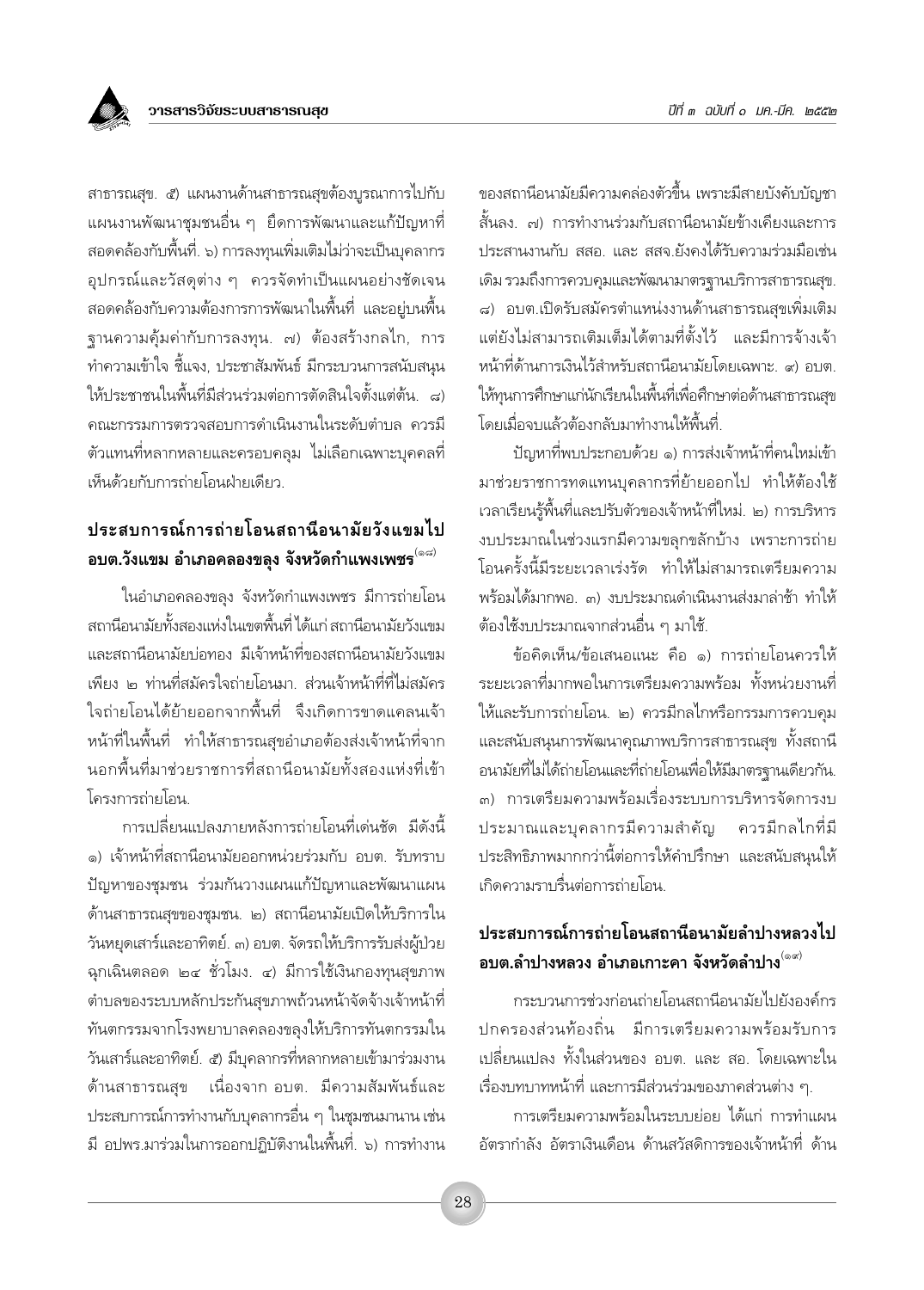่ แผนงานสาธารณสุข โดยบูรณาการแผนงานของสถานีอนามัย ร่วมกับแผนงานเดิมของ อบต.

ภายหลังการถ่ายโอน สถานีอนามัยยังทำงานตามภาระ หน้าที่เดิม ผนวกงานด้านสุขภาพของ อบต.เข้ามา และเพิ่ม กรอบอัตรากำลัง ๑ ตำแหน่ง คือ พยาบาลวิชาชีพ.

ข้อเสนอเพื่อการพัฒนาการถ่ายโอน ได้แก่ ๑) ควรมื ระบบกำกับติดตามการดำเนินงานอย่างต่อเนื่องทั้งจากส่วน ึกลางและภูมิภาค เพื่อสร้างการเรียนรู้และสรุปบทเรียนอย่าง ต่อเนื่อง. ๒) ควรทบทวนระเบียบการบริหารงานและบคลากร ของ ๒ หน่วยงานที่มีความแตกต่างกัน ให้ตอบสนองต่อการ พัฒนางานด้านสาธารณสุขชุมชน. ๓) ยังควรต้องมีระบบ ึกลไกสนับสนุนการเชื่อมต่อ ประสาน สนับสนุนการพัฒนา งานสาธารณสุขแก่สถานีอนามัยที่ถ่ายโอนไปแล้ว ต้องไม่ใช่ การตัดขาดออกไปในทันที

#### <u>ำเทเรียนการถ่ายโอนสถานีอนามัยหนองตาเยาไป</u> เทศบาลตำบลหนองแวง อำเภอละหานทราย จังหวัด บรีรัมย์<sup>(๒๐)</sup>

้ก่อนการถ่ายโอน เทศบาลตำบลหนองแวงนำเรื่องนี้เป็น วาระเพื่อพิจารณาในสภาเทศบาล และมีการกำหนดขั้นตอน การเตรียมความพร้อมด้านการบริหารจัดการบุคลากร งบ ประมาณ แม้จะมีการวิเคราะห์และปรับปรุงแนวทางการ บริหารจัดการเงิน กฎระเบียบ อุปกรณ์ วัสดุ เวชภัณฑ์ และ สิ่งปลูกสร้างแล้ว. แต่ก็ยังมีเรื่องที่ยังตัดสินใจไม่ได้ เช่น ค่า บริการกรณีส่งต่อไปยังโรงพยาบาล ใครจะเป็นผู้รับผิดชอบค่า ใช้จ่าย และระบบการนิเทศงานจะเป็นอย่างไร ใครจะเข้ามา เกี่ยวข้อง

ข้อคิดเห็น/ข้อเสนอแนะ คือ ๑) ควรสร้างเครือข่ายเรียน ้รู้ แลกเปลี่ยนประเด็นต่างๆที่เกี่ยวข้องกับการถ่ายโอนทั้งใน ์พื้นที่กับพื้นที่ใกล้เคียง. ๒) การถ่ายโอนสถานีอนามัยควรเกิด ขึ้นกับทุกสถานีอนามัยในพื้นที่เดียวกัน เพื่อให้เกิดการใช้ ทรัพยากรร่วมกัน ร่วมคิดร่วมทำ สร้างความมั่นใจต่อ ี บุคลากรสถานีอนามัยมากขึ้น. ๓) ควรพัฒนาแผนรองรับและ ช้อมแผนในกรณีเกิดภาวะฉุกเฉินและวิกฤต ไม่เฉพาะในพื้นที่ แต่ร่วมกับพื้นที่ใกล้เคียง และในระดับที่สูงขึ้นไป เช่น ระดับ อำเภอ ระดับจังหวัด เพื่อกระตุ้นให้เกิดความเข้าใจว่าการ ประสานกันทำงานยังจำเป็น ไม่ว่าจะอย่ภายใต้การปกครอง จากหน่วยใด.

# ง|ระสงเการณ์การถ่ายโลนสถานีลนามัยหนลงหว้า ไง| เทศบาลตำบลหนองแวง อำเภอละหานทราย จังหวัด บุรีรัมย์

การเตรียมการถ่ายโอนเกิดขึ้นหลังจากอบต.ทำแผนงบ ประมาณไปแล้ว ทำให้ปีแรกของการถ่ายโอน อบต. ไม่สามารถ สนับสนุนงบประมาณดำเนินงานสาธารณสุขได้มากนัก เนื่อง จากไม่ได้จัดทำข้อบัญญัติงบประมาณด้านสาธารณสุขไว้ล่วง หน้า

้ความเข้าใจต่อการถ่ายโอน และระบบงานด้าน สาธารณสุขของเทศบาลตำบล ยังคลุมเครือ โดยเฉพาะงาน ป้องกันและส่งเสริมสุขภาพ และระบบการส่งต่อผู้ป่วย ซึ่ง เทศบาลยังให้ความสำคัญกับงานรักษาค่อนข้างสูง การเตรียม ความพร้อมเรื่องระเบียบต่าง ๆ ทั้งเรื่องงบประมาณและบุคลา กรมีน้อยมาก. อย่างไรก็ตาม ความสัมพันธ์ที่ดีด้านบุคคล ระหว่างเจ้าหน้าที่สถานีอนามัยกับฝ่ายเทศบาล ก็ทำให้สามารถ ้พูดคุยและปรึกษาร่วมกันได้ดี มีความเป็นกันเอง, ระหว่าง การเตรียมการถ่ายโอน มีการจัดกระบวนการสร้างความเข้าใจ ร่วมกันของบุคลากรทั้งสองฝ่าย และประชาชนในพื้นที่ มีการ ตัดสินใจผ่านระบบสภาของเทศบาล

ภายหลังการถ่ายโอน เจ้าหน้าที่สถานีอนามัยที่ถ่ายโอนมา ให้ความเห็นว่า การทำงานมีความคล่องตัวมากขึ้น สะดวก รวดเร็ว การแก้ปัญหาสอดคล้องกับสภาพปัญหาชุมชน และ ้ทันการณ์. สถานีอนามัยได้รับการจัดสรรงบประมาณเพิ่ม และมีแนวโน้มเพิ่มขึ้น หากแต่ต้องสร้างความเข้าใจแก่ฝ่าย เทศบาลให้เห็นความสำคัญของงานป้องกันและส่งเสริมสุขภาพ และเกิดเครือข่ายร่วมมือทำงานด้านสาธารณสุขที่ขยายตัวมาก กว่าแต่ก่อน.

ข้อคิดเห็น/ข้อเสนอแนะ คือ ๑) ต้องให้ความสำคัญต่อ การสร้างความเข้าใจให้ทุกฝ่ายได้รู้ว่าทำไมต้องมีการถ่ายโอน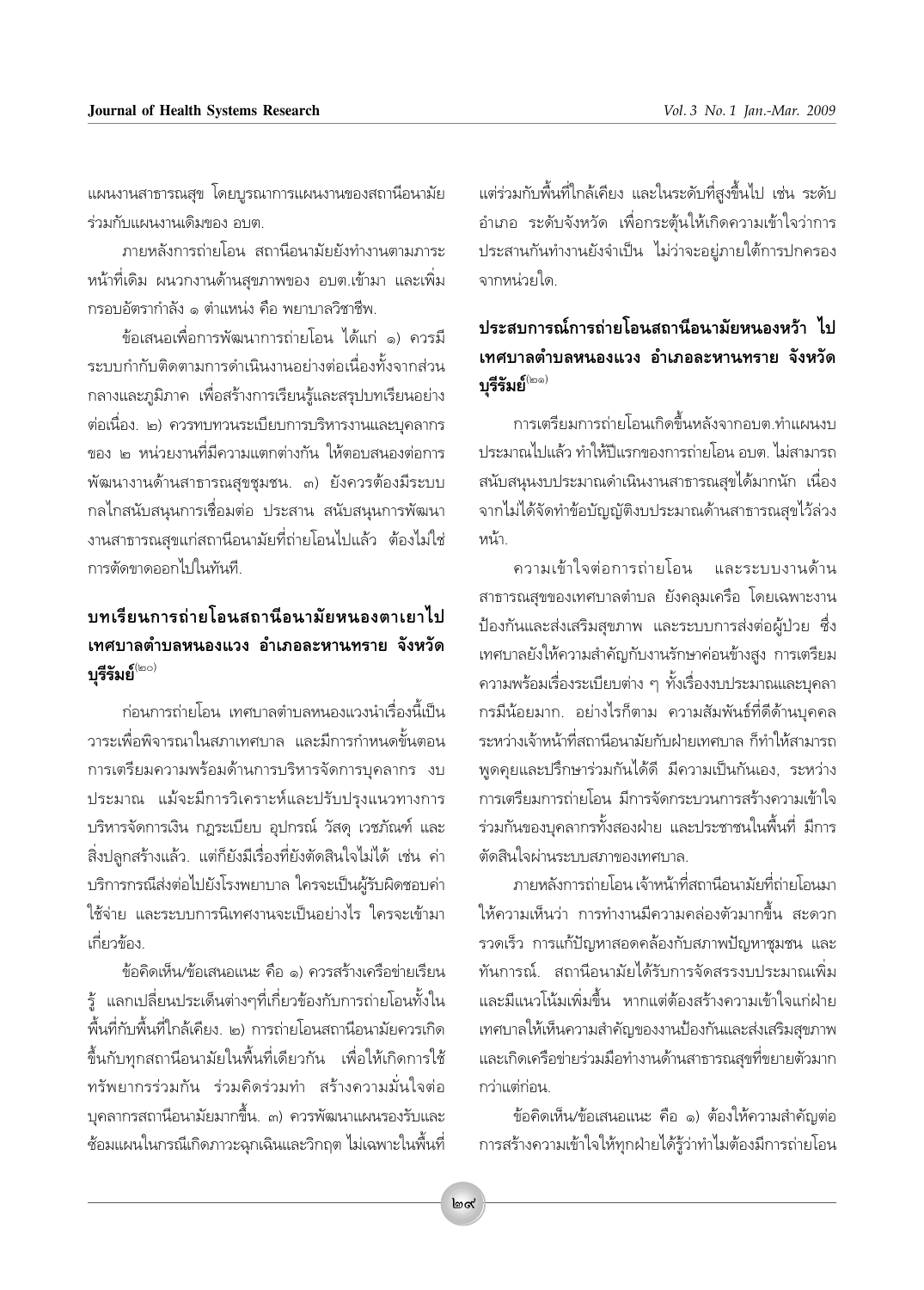

และขั้นตอนสำคัญในกระบวนการต้องมือะไรบ้าง โดยเฉพาะ การทบทวนระเบียบบริหารและบุคลากร. ๒) ควรมีการกำกับ และประเมินภายหลังการถ่ายโอนอย่างต่อเนื่อง. ปัญหาและ อุปสรรคใดๆที่เกิดขึ้นต้องได้รับคำชี้แนะเพื่อปรับปรุงแก้ไข.

#### ประสบการณ์การถ่ายโอนสถานีอนามัยน่าพู่ไป อบต. นาพู่ อำเภอเพ็ญ จังหวัดอุดรธานี่®

กระบวนการถ่ายโอนสถานีอนามัยนาพู่ มีการเตรียมการ ทั้งในระดับจังหวัดและระดับพื้นที่. การเตรียมการในระดับ จังหวัดได้สำนักงานสาธารณสุขจังหวัดอุดรธานี เป็นแกน ประสานคณะอนุกรรมการชุดต่างๆและดำเนินงานไปตามคู่มือฯ. ในระดับพื้นที่ อบต.นาพู่ รับเป็นเจ้าภาพจัดเวทีรับฟังความ เห็นจากหลายฝ่าย รวมทั้งรับฟังความเห็นจากประชาชนในพื้นที่ ช่วยประชมสรปบทเรียนระหว่างหน่วยงานในพื้นที่.

ภายหลังการถ่ายโอน มีผลลัพธ์สำคัญดังนี้ ๑) ได้รับการ จัดสรรงบประมาณด้านงานสาธารณสุขเพิ่มขึ้นจากอบต.เพื่อ ้นำมาใช้ปรับปรุงสถานีอนามัย ปรับสภาพแวดล้อม จัดซื้อ อุปกรณ์เครื่องมือแพทย์และเวชภัณฑ์. ๒) การทำงานระหว่าง งานสาธารณสุขและงานสังคม ชุมชน มีการบูรณาการกันและ ้มีความรวดเร็วมากขึ้น เพราะอยู่ภายใต้องค์กรเดียวกัน. ๓) ได้รับการสนับสนุนให้พัฒนาระบบข้อมูลสุขภาพท้องถิ่น มีการ จัดซื้ออุปกรณ์คอมพิวเตอร์เพิ่มเติมมาใช้งาน, จัดจ้างบุคลากร ช่วยบันทึก จัดเก็บข้อมูล ช่วยลดภาระงานด้านข้อมูลของเจ้า หน้าที่สถานีอนามัย ทำให้เจ้าหน้าที่ฯมีเวลาให้บริการด้าน ัสุขภาพแก่ประชาชนมากขึ้น. ๔) จากผลการสำรวจ ประชาชน ในพื้นที่ ประชาชนมีความพึงพอใจต่องานบริการสาธารณสุข เพิ่มขึ้น เช่น รู้สึกว่าเจ้าหน้าสถานีอนามัยกระตือรือร้นให้ บริการมากขึ้น.

้ปัจจัยสำคัญสนับสนุนการถ่ายโอนในกรณีนี้ คือ ๑) ประสบการณ์ที่เจ้าหน้าที่สถานีอนามัยและเจ้าหน้าที่ อบต.ทำงานร่วมกันมานาน ทำให้มีความเข้าใจวัฒนธรรมการ ทำงานของทั้งสองฝ่าย. ๒) มีการใช้กลไกการมีส่วนร่วมในชุมชน. ๓) ภาวะผู้นำ โดยเฉพาะปลัดอบต.และหัวหน้าสถานีอนามัย และปัจจัยที่ขาดไม่ได้ คือ ๔) ความจริงใจ ตั้งใจ และแสดง บทบาทเด่นชัดในการสนับสนุนกระบวนการถ่ายโอนจากหลาย ฝ่าย ตั้งแต่คณะอนกรรมการส่งเสริมการถ่ายโอนภารกิจ สาธารณสขให้แก่องค์กรปกครองส่วนท้องถิ่นระดับจังหวัด ที่ มีผู้ว่าราชการจังหวัดเป็นประธาน และสำนักงานสาธารณสุข จังหวัดเป็นสำนักงานเลขานการที่ทำหน้าที่ตามภารกิจมอบ หมายเพื่อให้การดำเนินงานเป็นไปด้วยความราบรื่นและ เรียบร้อย ทั้งช่วยประสานงาน เป็นที่ปรึกษาเพื่อแก้ไขข้อ ้ปัญหาอุปสรรคต่าง ๆ ที่เกิดขึ้นระหว่างกระบวนการถ่ายโอน รวมทั้ง อบต.นาพู่ ที่ช่วยรับเป็นเจ้าภาพจัดประชุมเวทีประชาชน และองค์กรที่มีส่วนเกี่ยวข้อง เพื่อให้กระบวนการเป็นไปอย่าง ราบรื่น

ข้อคิดเห็น/ข้อเสนอแนะ คือ ๑) หน่วยงานที่เกี่ยวข้อง ทกระดับต้องช่วยสนับสนนการดำเนินการ. ๒) การดำเนินงาน ต้องไม่เร่งรัด รีบร้อน ให้ค่อยเป็นค่อยไป หากมีความไม่เข้าใจ กัน ต้องทำให้เข้าใจกัน เปิดโอกาสให้ชุมชนได้เรียนรู้และเข้าใจ หลายฝ่ายช่วยกันกำหนดเป้าหมาย และวิธีการไปสู่เป้าหมาย. ๓) ส่วนกลางควรพัฒนาตัวเองให้สามารถเป็นที่พึ่งได้ในทาง วิชาการ. ๔) ข้อกฎหมาย/ระเบียบปฏิบัติที่เกี่ยวข้องทั้งหมด ต้องทบทวนให้สอดคล้องกับการเปลี่ยนแปลงภาระหน้าที่ภาย หลังการถ่ายโอน เพื่อสร้างความมั่นใจแก่เจ้าหน้าที่ฯ

บทเรียนหนึ่งที่เป็นแบบอย่างที่ดีในการมุ่งประโยชน์ของ ประชาชนเป็นสำคัญก็คือ อบต.นาพู่ได้สนับสนุนอุปกรณ์การ ้ทำงาน เช่น คอมพิวเตอร์ และงบประมาณแก่สถานีอนามัยใน ์พื้นที่ทั้งสองสถานีอนามัย แม้ว่าสถานีอนามัยจะสมัครใจถ่าย โอนมาอยู่กับอบต.เพียงแห่งเดียว ทำให้อบต.มีข้อมูลสุขภาพ ของประชาชนทั้งตำบลและสามารถวางแผนดำเนินงานด้าน สาธารณสุขโดยมีข้อมูลครบถ้วนได้ นับว่าเป็นการทำงานร่วม กันในลักษณะต่างฝ่ายต่างได้รับประโยชน์

# ประสบการณ์การถ่ายโอนสถานีอนามัยเกาะขวางไป อบต.เกาะขวาง อำเภอเมือง จังหวัดจันทบุรี $^{\scriptscriptstyle(\!\leftarrow\!\scriptstyle\cdots\!\scriptstyle\cdots\!\scriptstyle\cdots\!\scriptstyle\cdots\!\scriptstyle\cdots\!\!\!\!}$

ปัจจัยส่งเสริมสำคัญต่อการถ่ายโอนกรณีสถานีอนามัย เกาะขวาง คือ การเปิดโอกาสให้หลายฝ่ายมีส่วนร่วมต่อการ กำหนดทิศทาง และการวางแผนกำหนดขั้นตอนการถ่ายโอน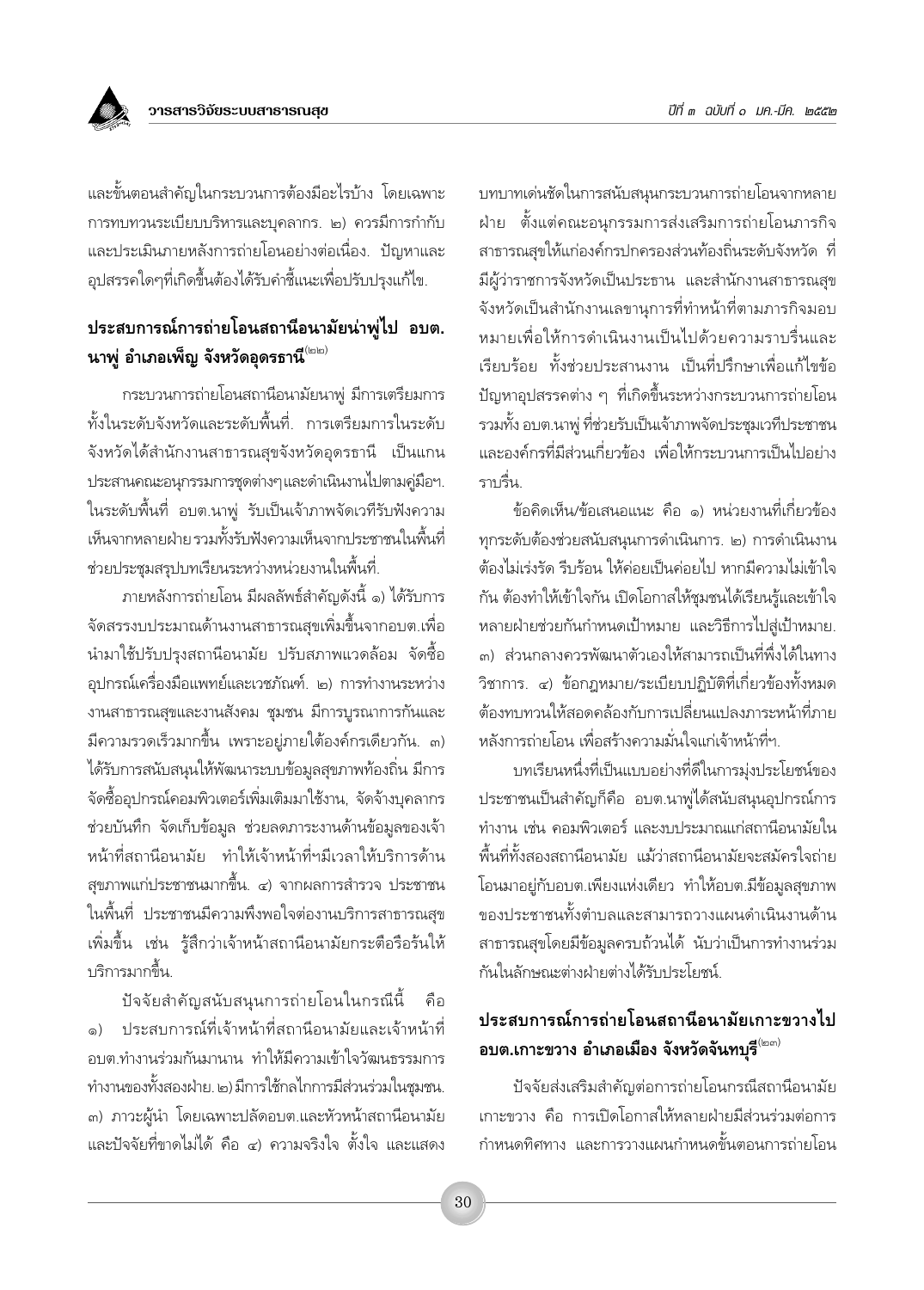โดยผู้มีส่วนได้ส่วนเสียผ่านเวทีการประชุมทั้งที่เป็นทางการ และไม่เป็นทางการ ก่อให้เกิดผลบวกดังต่อไปนี้

๑) กรอบกติกาที่ยืดหย่นมากขึ้น เช่น เดิม อบต.มี่ กรอบอัตรากำลังด้านสาธารณสุขและสิ่งแวดล้อมเพียง ๓ ตำแหน่ง แต่สถานีอนามัยมีข้าราชการ ๕ คนและลูกจ้าง ๑ คน ้อบต.ก็ยินดีที่จะขยายกรอบอัตรากำลังรองรับบุคลากรทั้งหมด. ๒) การสนับสนุนจากองค์กรอื่น ๆ เช่น สำนักงานท้องถิ่นจังหวัด สำนักงานสาธารณสุขจังหวัด และสำนักงานสาธารณสุขอำเภอ ที่ช่วยให้คำปรึกษา กำกับ ติดตามดแลอย่างใกล้ชิด โดย เฉพาะคำปรึกษาต่อกฎระเบียบต่าง ๆ ที่ อบต.และสถานี อนามัยต้องปรับเข้าหากัน.

การเปลี่ยนแปลงที่เด่นชัดภายหลังการถ่ายโอนสถานี อนามัย คือ การได้รับงบประมาณเพิ่มเติมจาก อบต. ซึ่งส่วน หนึ่งของงบประมาณได้จากการมีกลไกกองทุนสุขภาพระดับ ตำบลที่สำนักงานหลักประกันสุขภาพแห่งชาติสนับสนุนในอัตรา ๓๗ สื่อ บาทต่อประชากร และมึงบประมาณอีกส่วนจาก ้อบต.เข้าสบทบร่วม ก่อให้เกิดการปรับปรุงสภาพสิ่งแวดล้อม ของสถานีอนามัย

ข้อคิดเห็น/ข้อเสนอแนะ คือ เรื่องสิทธิประโยชน์ของ ้บุคลากรสาธารณสุข เป็นประเด็นละเอียดอ่อน แม้เงื่อนไข กำหนดว่าไม่น้อยกว่าเดิม แต่ไม่สามารถให้หลักประกันใน ระยะยาว เช่น การเลื่อนตำแหน่งบุคลากรสาธารณสุขที่อาจ ต้องติดกรอบอัตราตำแหน่งเมื่อย้ายไปอยู่กับ อบต. อาจเกิด ขึ้นกับบุคลากรสาธารณสุขที่มีอัตราตำแหน่งสูงกว่าปลัด อบต. ทำให้ขาดแรงจูงใจต่อบุคลากรสถานีอนามัยต่อการถ่ายโอนไป รวมถึงสิทธิการได้รับโอกาสการพัฒนาศึกษาต่อที่ไม่มีความ ชัดเจน ประเด็นเหล่านี้ควรได้รับการพิจารณาอย่างรอบคอบ หาทางออกร่วมกันเพื่อให้เกิดประโยชน์ต่อทุกฝ่าย.

#### ิบทเรียนการถ่ายโอนสถานีอนามัยบ้านปากพูน ไป ือบต.ปากพูน อำเภอเมือง จังหวัดนครศรีธรรมราช $^{\scriptscriptstyle(\mathrm{log})}$

้อบต.ปากพูน ตั้งอยู่ในเขตอำเภอเมือง จังหวัด นครศรีธรรมราช มีประชากรในความรับผิดชอบประมาณ ๔๔.๕๐๐ คน ซึ่งค่อนข้างมาก และเป็นพื้นที่เขตเมือง. อบต. ปากพนรับโอนสถานีอนามัยสองแห่ง ซึ่ง อบต.มีประสบการณ์ การทำงานร่วมกับสถานีอนามัยทั้งสองแห่งมานานกว่าสิบปี ี<br>รวมทั้งการสนับสนุนงบประมาณให้สถานีอนามัย ในที่นี้จะ กล่าวถึงเพียงแห่งเดียว คือ สถานีอนามัยบ้านปากพูน.

ิภายหลังการถ่ายโอนสถานีอนามัย เห็นการเปลี่ยนแปลง ้สำคัญ คือ ๑) การบูรณาการแผนยุทธศาสตร์สุขภาพของพื้นที่ ให้เป็นส่วนหนึ่งของแผนการพัฒนาคุณภาพชีวิต. ๒) มีระบบ ข้อมูลบุคคลและครัวเรือนที่เข้าถึงได้และเป็นปัจจุบัน ช่วย ให้การพัฒนา/การแก้ไขปัญหาของประชาชนมีประสิทธิภาพ มากขึ้น

ปัจจัยส่งเสริมการถ่ายโอนที่สำคัญ คือ ๑) ความผูกพัน ของบุคลากรทุกฝ่ายที่มีความเป็นหนึ่งเดียวกันเสมือนเป็นญาติ. ๒) ผู้บริหารท้องถิ่น โดยเฉพาะนายก อบต. มีภาวะผู้นำ รอบรู้ วิสัยทัศน์ และทัศนคติเชิงบวกในการพัฒนาสังคม. ๓) ต้นทุน การพัฒนาชุมชนที่ใช้มุมมองเชิงระบบที่เชื่อมโยงกันและกัน เปิดโอกาสให้ประชาชนที่หลากหลายฐานะและอาชีพ มีส่วนร่วม ในการพัฒนาการถ่ายโอนสถานีอนามัย. ๔) การประชาสัมพันธ์ สู่ประชาชนหลายช่องทาง ทั้งวิทยุชุมชน ผ่านอสม. นักเรียน หรืออสม.น้อย คนพิการ ตัวแทนผู้สูงอายุ.

ข้อเสนอเพื่อการพัฒนาการถ่ายโอน คือ ควรมองปัญหา และอปสรรคเป็นความท้าทาย และต้องก้าวข้ามไป แต่ไม่ลืมที่ ้ต้องเรียนรู้และสรุปเป็นบทเรียน เพื่อเป็นวิทยาทานให้กับ หน่วยงานอื่น ๆ ในทุกระดับเพื่อเป็นแนวทางการพัฒนา ้กระบวนการและขั้นตอนการถ่ายโอนให้ดียิ่ง ๆ ขึ้น.

#### ประสบการณ์การถ่ายโอนสถานีอนามัยบ้านศาลาบางปู ไป อบต.ปากพูน อำเภอเมือง จังหวัดนครศรีธรรมราช<sup>(๒๕)</sup>

ช่วงเริ่มต้นการถ่ายโอน เจ้าหน้าที่สถานีอนามัยไม่ได้รับ ข้อมูลข่าวสารจากส่วนกลางมากนัก. การสื่อสารส่วนกลางกับ ระดับจังหวัด ไม่มีวาระที่สอดคล้องร่วมกัน ต่างคนต่างทำ ประชาชนบางกลุ่มมีความเห็นขัดแย้งกับการถ่ายโอน โดย เกรงว่าอำนาจการบริหารของ อบต.จะมีมากจนเกินไป กระบวนการถ่ายโอนโดยรวมเป็นไปตามคู่มือที่กระทรวง สาธารณสุขจัดทำขึ้น ปัญหาที่เกิดขึ้นระหว่างทาง ส่วนใหญ่ได้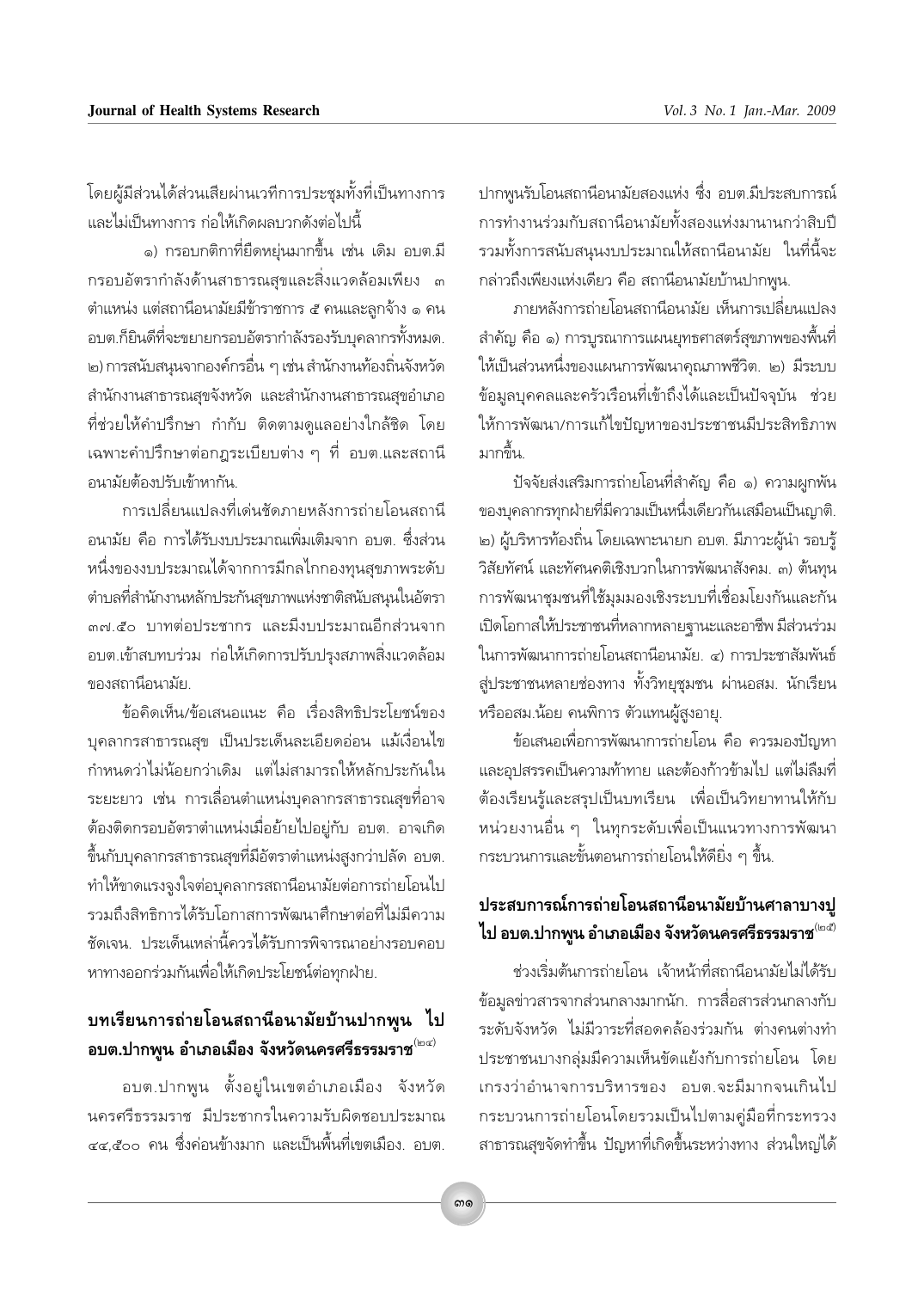รับการแก้ไขโดย อบต

การเปลี่ยนแปลงที่ดีที่เกิดขึ้นภายหลังการถ่ายโอน คือ การแก้ปัญหาด้านสุขภาพรวดเร็วขึ้น มีบุคลากรมาช่วยงานที่ ไม่ซับซ้อนมากขึ้น เช่น อสม.ช่วยงานบริการ ทั้งนี้เป็นเพราะ การสนับสนุนจากนายก อบต. ที่มีความเข้าใจเรื่องสาธารณสุข เป็นอย่างดี.

ปัญหาและอุปสรรค ได้แก่ ๑) บุคลากรเจ้าหน้าที่สถานี อนามัยมีเพียง ๓ คน เนื่องจากหัวหน้าสถานีอนามัยไปรักษา การหัวหน้าส่วนสาธารณสุข ทำให้เริ่มประสบปัญหาภาระงาน บริการที่มากขึ้น. ๒) ขาดการสนับสนุนงบประมาณจาก CUP หรือโรงพยาบาลชุมชนที่เพียงพอในการจัดทำโครงการพิเศษ. ๓) ขาดระบบรองรับการประสานงานกับหน่วยงานของกระทรวง สาธารณสุขอย่างชัดเจน

ข้อเสนอแนะต่อการพัฒนาการถ่ายโอน คือ ๑) การ กำกับติดตามและประเมินผลภายหลังการถ่ายโอนต้องทำ ้อย่างต่อเนื่อง สรุปบทเรียนออกมาเป็นระยะ ๆ. ๒) ต้องมี ้ระบบพัฒนาศักยภาพบุคลากรเจ้าหน้าที่ที่ถูกถ่ายโอนไป ซึ่งยัง คงต้องการระบบพัฒนาศักยภาพและการนิเทศติดตามของ กระทรวงสาธารณสุข. ๓) ระบบข้อมูลสุขภาพยังต้องมีการ เชื่อมต่อระบบใหญ่ของกระทรวงสาธารณสุข ขณะเดียวกันก็ ้ต้องบูรณาการไปกับระบบข้อมูลของ อบต.

#### ข้อเสนอแนะต่อการถ่ายโอนสถานีอนามัยไปองค์กร ็งไกครองส่วนท้องถิ่น<sup>(๓)</sup>

๑. คณะกรรมการระดับนโยบายทั้งส่วนของกระทรวง ี<br>สาธารณสุขและกระทรวงมหาดไทยต้องมีนโยบายต่อเรื่องนี้ที่ ชัดเจนและดำเนินงานอย่างต่อเนื่อง.

๒. ควรยกระดับกลุ่มสนับสนุนและพัฒนาการกระจาย อำนาจด้านสุขภาพ (สพกส.) ไปเป็นหน่วยงานที่มีอิสระต่อการ ้ทำงานพัฒนาและวิชาการ จัดการความรู้ เพื่อใช้ข้อมูลทางวิชา การสนับสนุนการตัดสินใจที่เป็นกลางมากขึ้น เพื่อให้เรื่องนี้ถูก ติดตามและหยิบยกเป็นวาระของชาติอย่างจริงจัง.

.๓. ควรมีการประชาสัมพันธ์เรื่องนี้ให้มากขึ้นในทุกระดับ เน้นคุณค่า อุดมการณ์และผลดีของการกระจายอำนาจด้าน สขภาพส่ท้องถิ่น.

๔. สำนักงานสาธารณสุขจังหวัดและสำนักงาน สาธารณสุขอำเภอ ควรให้การสนับสนุน, ประสานงาน, ให้คำ ปรึกษา ตลอดทั้งกระบวนการ รวมทั้งพัฒนาระบบติดตาม และประเมินผลอย่างต่อเนื่อง ควบคู่ไปกับการจัดการความรู้ และสรุปบทเรียน.

๕. องค์กรปกครองส่วนท้องถิ่นที่จะรับการถ่ายโอน สถานีอนามัย ในส่วนการเตรียมความพร้อม ต้องให้ทุกภาค ส่วนมีส่วนร่วมในการตัดสินใจ.

ุ<br>๖ องค์กรปกครองส่วนท้องถิ่นที่รับการถ่ายโอนสถานี อนามัยต้องให้ความสำคัญกับการพัฒนาบุคลากรด้าน ีสาธารณสุข จัดทำแผนงานพัฒนาบุคลากร ทั้งบุคลากรที่มีอยู่ แล้ว และสร้างใหม่จากคนในชมชน.

.๗. องค์กรปกครองส่วนท้องถิ่นที่รับการถ่ายโอนสถานี ือนามัย ต้องสนับสนุนการจัดทำแผนพัฒนาสุขภาพชุมชน ้อย่างน้อยปีละ ๑ ครั้ง เน้นการมีส่วนร่วมจากส่วนวิชาการ ส่วนราชการ ภาคประชาชน และการเมืองท้องถิ่น.

ี่ ๘ องค์กรปกครองส่วนท้องถิ่นที่รับการถ่ายโอนสถานี ้อนามัย ควรพัฒนาให้มีระบบและกระบวนการแลกเปลี่ยน เรียนรู้ในชุมชน เพื่อสร้างความรู้และความเข้าใจงานด้าน สาธารณสุข และการพัฒนาสุขภาวะของชุมชน.

#### เอกสารอ้างอิง

- ๑. พระราชบัญญัติกำหนดแผนและขั้นตอนการกระจายอำนาจให้แก่องค์กร ปกครองส่วนท้องถิ่น พ.ศ.๒๕๔๒. ประกาศราชกิจจานุเบกษาฉบับ ประกาศทั่วไป เล่ม ๑๑๖ ตอนที่ ๑๑๔ก, วันที่ ๑๗ พฤศจิกายน كان المتح
- ไ∞. คณะกรรมการกำหนดกลไก กระบวนการ หลักเกณฑ์และวิธี ประเมินความพร้อมขององค์กรปกครองส่วนท้องถิ่น เพื่อรองรับการ กระจายอำนาจ. คู่มือการดำเนินการถ่ายโอนภารกิจสาธารณสุขให้แก่ องค์กรปกครองส่วนท้องถิ่น. นนทบุรี: สำนักปลัดกระทรวง สาธารณสุข; ๒๕๕๐.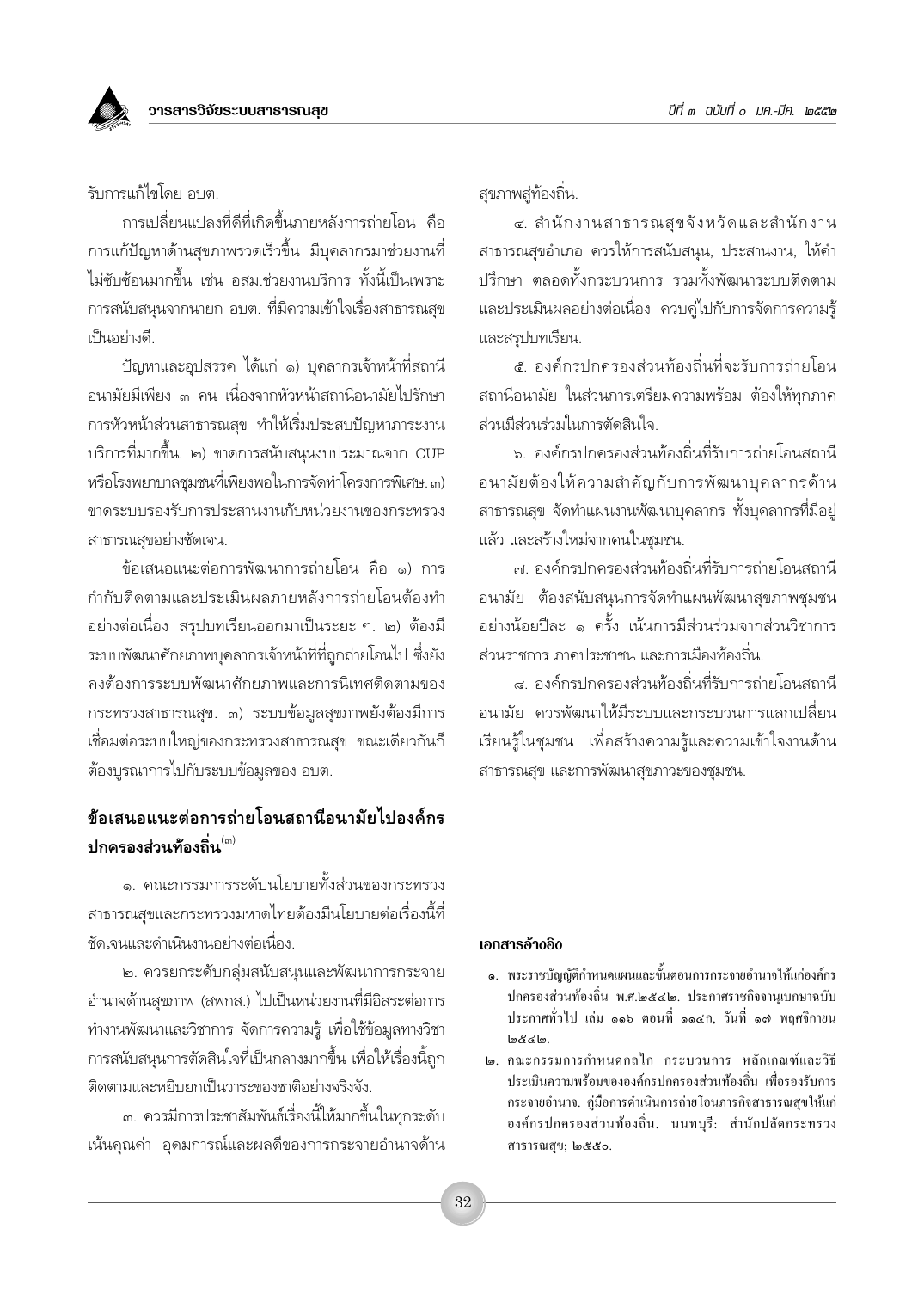- สรปบทเรียน และติดตามผลเพื่อพัฒนาระบบการถ่ายโอนสถานี อนามัยไปองค์กรปกครองส่วนท้องถิ่น. นนทบรี: สถาบันวิจัยระบบ สาธารณสุข; ๒๕๕๑.
- ๔. จักรกฤษณ์ โพธิ์แพงพุ่ม. รายงานโครงการศึกษาสรุปบทเรียนและ ติดตามผลการพัฒนาระบบการถ่ายโอนสถานีอนามัยเฉลิมพระเกียรติ ไปเทศบาลตำบลวังศาลา ตำบลวังศาลา คำเภคท่าม่วง จังหวัด กาญจนบุรี. นนทบุรี: สถาบันวิจัยระบบสาธารณสุข; ๒๕๕๑.
- ๕. มานะ นาคำ. รายงานฉบับสมบูรณ์โครงการศึกษาสรุปบทเรียนและ ติดตามผลการพัฒนาระบบการถ่ายโอนสถานีอนามัยไปยังองค์การ บริหารส่วนท้องถิ่น กรณีศึกษา: การถ่ายโอนสถานีอนามัยบ้านปรก ตำบลบ้านปรก อำเภอเมือง จังหวัดสมุทรสงคราม. นนทบุรี: สถาบันวิจัยระบบสาธารณสุข; ๒๕๕๑.
- ๖. ป้อม กิมวังตะโก. ฉอ้อน จ้ยแจ้ง. รายงานผลสรปบทเรียนการถ่าย โอนสถานีอนามัยให้แก่องค์กรปกครองส่วนท้องถิ่น : กรณีศึกษา อบต.บ้านหม้อ อำเภอเมือง จังหวัดเพชรบรี. นนทบรี: สถาบันวิจัย ระบบสาธารณสบ: ๒๕๕๑.
- ๗. อนสรณ์ ไชยพาน, เคช พ่มคชา. รายงานฉบับสมบรณ์ โครงการ ศึกษาสรุปบทเรียนและติดตามผลการพัฒนาระบบการถ่ายโอนสถานี อนามัยไปยังองค์การบริหารส่วนท้องถิ่น กรณีศึกษา: การถ่ายโอน สถานีอนามัยบ้านฆ้อง ตำบลบ้านฆ้อง อำเภอโพธาราม จังหวัดราชบรี. นนทบุรี: สถาบันวิจัยระบบสาธารณสุข; ๒๕๕๑.
- ๔. เชิดชาย ควงภมร. รายงานฉบับสมบูรณ์โครงการศึกษาสรุปบทเรียน และติดตามผลการพัฒนาระบบการถ่ายโอนสถานีอนามัยไปยัง องค์การบริหารส่วนท้องถิ่น กรณีศึกษา การถ่ายโอนสถานีอนามัย บ้านโกรกสิงขร ตำบลค่านทับตะโก อำเภอจอมบึง จังหวัดราชบุรี. นนทบุรี: สถาบันวิจัยระบบสาธารณสุข; ๒๕๕๑.
- ี่ ៩. กาสัก เต๊ะขันหมาก, ปัญญา ยงยิ่ง, พรธิดา เวียงสงค์. รายงานการ ติดตามประเมินผลโครงการศึกษาสรปบทเรียนและติดตามผลการ พัฒนาระบบการถ่ายโอนสถานีอนามัยไปยังองค์การบริหารส่วนท้องถิ่น กรณีศึกษา: การถ่ายโอนสถานีอนามัยเขาสามยอด ตำบลเขาสามยอด อำเภอเมือง จังหวัดลพบุรี.นนทบุรี: สถาบันวิจัยระบบสาธารณสุข;  $\log$ coc $\epsilon$
- ๑๐. ศิริณา จิตต์จรัส. รายงานการวิจัย โครงการศึกษาสรปบทเรียนและ ติดตามผลการพัฒนาระบบการถ่ายโอนสถานีอนามัยไปยังองค์การ บริหารส่วนท้องถิ่น กรณีศึกษา: สถานีอนามัยบางนมโค เทศบาล บางนมโค อำเภอเสนา จังหวัดพระนครศรีอยธยา. นนทบรี: สถาบันวิจัยระบบสาธารณสุข; ๒๕๕๑.
- ๑๑. ทัศนีย์ บัวคำ, สุวรรณา มานะโรจนานนท์. การติดตามผลการพัฒนา ระบบการถ่ายโอนสถานีอนามัยให้แก่องค์กรปกครองส่วนท้องถิ่น (เทศบาลและอบต.) กรณีศึกษาสถานีอนามัยตำบลบึงยี่โถ และ เทศบาลตำบลบึงยี่โถ อำเภอธัญบุรี จังหวัดปทุมธานี. นนทบุรี: สถาบันวิจัยระบบสาธารณสุข; ๒๕๕๑.
- ๑๒. เคช พุ่มคชา, อนุสรณ์ ใชยพาน. รายงานฉบับสมบูรณ์ โครงการ ศึกษาสรปบทเรียนและติดตามผลการพัฒนาระบบการถ่ายโอนสถานี อนามัยไปยังองค์การบริหารส่วนท้องถิ่น กรณีศึกษา: การถ่ายโอน

ิสถานีอนามัยคลองหินปน ตำบลคลองหินปน อำเภอวังน้ำเย็น จังหวัดสระแก้ว. นนทบรี: สถาบันวิจัยระบบสาธารณสข: ๒๕๕๑.

- ๑๓. เคช พ่มคชา, อนสรณ์ ใชยพาน. รายงานฉบับสมบรณ์ โครงการ ศึกษาสรุปบทเรียนและติดตามผลการพัฒนาระบบการถ่ายโอนสถานี อนามัยไปยังองค์การบริหารส่วนท้องถิ่น กรณีศึกษา: การถ่ายโอน สถานีอนามัยคลองตาสตร ตำบลคลองหินปน อำเภอวังน้ำเย็น จังหวัดสระแก้ว. นนทบุรี: สถาบันวิจัยระบบสาธารณสุข; ๒๕๕๑.
- ๑๔. อนุสรณ์ ไชยพาน, เคช พุ่มคชา. รายงานฉบับสมบูรณ์ โครงการ ศึกษาสรปบทเรียนและติดตามผลการพัฒนาระบบการถ่ายโอนสถานี อนามัยไปยังองค์การบริหารส่วนท้องถิ่น กรณีศึกษา: การถ่ายโอน สถานีอนามัยนาคันหัก ตำบลพระเพลิง อำเภอเขาฉกรรจ์ จังหวัด สระแก้ว. นนทบุรี: สถาบันวิจัยระบบสาธารณสุข; ๒๕๕๑.
- ๑๕. พรรณภัทร ใจเอื้อ. โครงการศึกษาสรปบทเรียนและติดตามผลการ พัฒนาระบบการถ่ายโอนสถานีอนามัยไปอบต. กรณีศึกษา สถานี ้อนามัยหาดทนงและอบต.หาดทนง อำเภอเมือง จังหวัดอุทัยธานี. นนทบุรี: สถาบันวิจัยระบบสาธารณสุข; ๒๕๕๑.
- ๑๖. วรภพ วงค์รอด. โครงการศึกษาสรปบทเรียนและติดตามผลการ พัฒนาระบบการถ่ายโอนสถานีอนามัยไปยังอบต. กรณีศึกษา: การ ถ่ายโอนสถานีอนามัยวังหวาย และอบต.วังหมัน อำเภอสามเงา จังหวัดตาก. นนทบุรี: สถาบันวิจัยระบบสาธารณสุข; ๒๕๕๑.
- ๑๗. ปพงศ์มนัส อินทะจักร์. โครงการศึกษาสรปบทเรียนและติดตามผล การพัฒนาระบบการถ่ายโอนสถานีอนามัยไปอบต. กรณีศึกษา สถานีอนามัยบ่อทอง อบต.วังแขม อำเภอคลองขลุง จังหวัด กำแพงเพชร.นนทบรี: สถาบันวิจัยระบบสาธารณสข: ๒๕๕๑.
- ๑๘. ปพงศ์มนัส อินทะจักร์. โครงการศึกษาสรปบทเรียนและติดตามผล การพัฒนาระบบการถ่ายโคนสถานีคนามัยไปคบต. กรณีศึกษา สถานีอนามัยวังแขม อบต.วังแขม อำเภอคลองขลง จังหวัดกำแพงเพชร. นนทบรี: สถาบันวิจัยระบบสาธารณสบ; ๒๕๕๑.
- ๑ธ. นงพงา มหามิตร. รายงานการศึกษาและสรปบทเรียน : โครงการศึกษา และสรุปบทเรียน กรณีการทดลองการถ่ายโอนสถานีอนามัยลำปาง หลวง ให้แก่อบต.ลำปางหลวง. นนทบรี: สถาบันวิจัยระบบสาธารณสข:  $\mathfrak{g}$ දී අ $\mathfrak{g}$ .
- ๒๐. อนันต์ ลิขิตประเสริฐ, สุจริต ยางนอก, วัชระ ประทีปรัมย์, อุบลรัตน์ พรหมจรรย์. รายงานการติดตามประเมินผล โครงการศึกษาและสรป บทเรียน กรณีการทดลองการถ่ายโอนสถานีอนามัยหนองตาเยา ให้ แก่องค์กรปกครองส่วนท้องถิ่น เทศบาลตำบลหนองแวง อำเภอ ละหานทราย จังหวัดบรีรัมย์. นนทบรี: สถาบันวิจัยระบบสาธารณสข;  $\mathfrak{g}$ දී අ $\mathfrak{g}$ .
- ๒๑. อนันต์ ลิขิตประเสริฐ, สุจริต ยางนอก, วัชระ ประทีปรัมย์, อุบลรัตน์ พรหมจรรย์. รายงานการติดตามประเมินผล โครงการศึกษาและสรป บทเรียน กรณีการทดลองการถ่ายโอนสถานีอนามัยหนองหว้า ให้แก่ องค์กรปกครองส่วนท้องถิ่น เทศบาลตำบลหนองแวง อำเภอ ละหานทราย จังหวัดบุรีรัมย์. นนทบุรี: สถาบันวิจัยระบบสาธารณสุข; මයී යී .
- ๒๒. จรินทร์ บุญมัธยะ. รายงานฉบับสมบูรณ์ การศึกษาสรุปบทเรียนและ ติดตามผลการพัฒนาระบบการถ่ายโอนสถานีอนามัยไปยังองค์การ